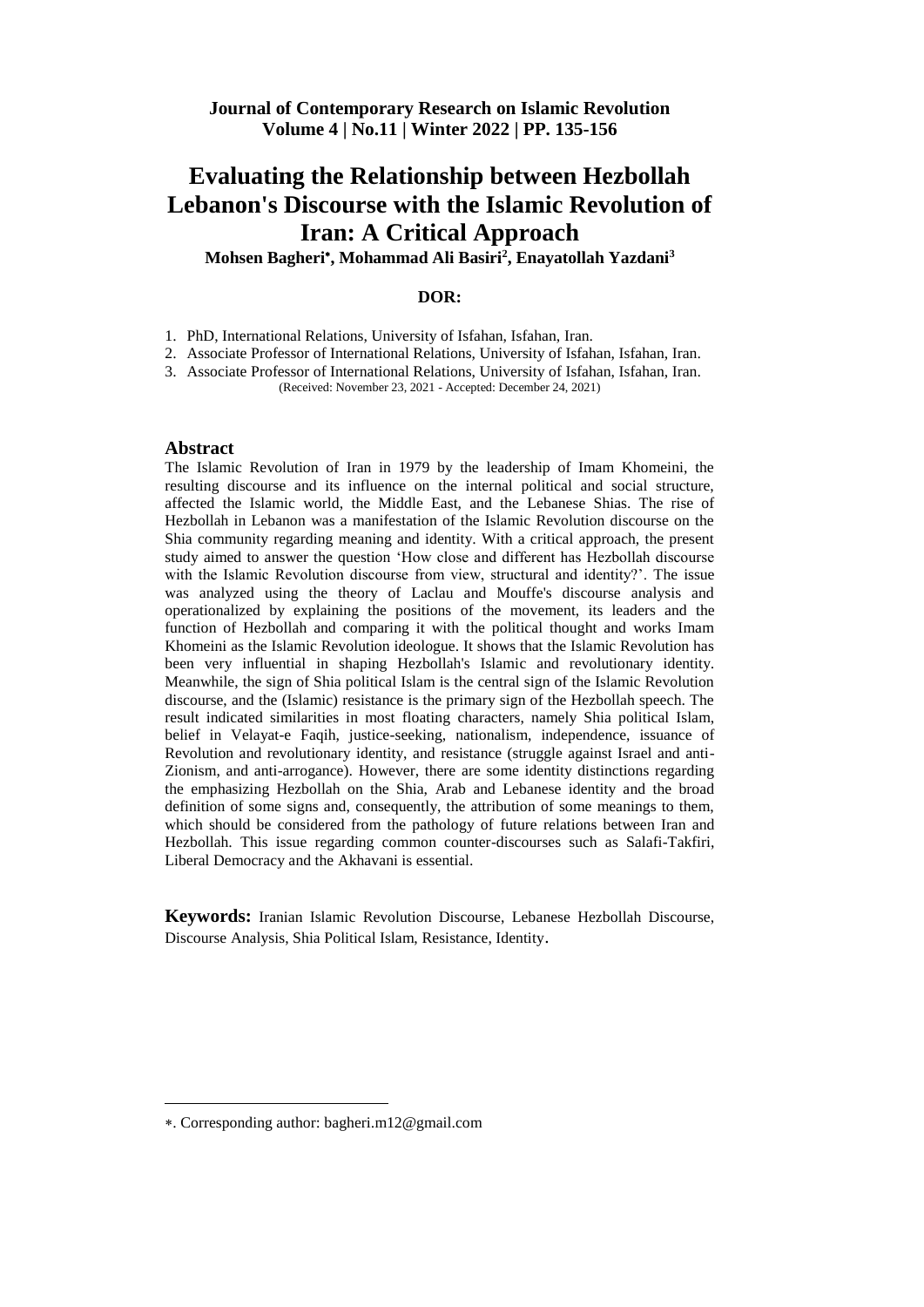# **Introduction**

The victory of the Islamic Revolution in 1979, while affecting the internal political and social structure and system, also affected its environment. Many Western analysts have considered it. They referred to it as the reflection of the Islamic Revolution in the international system. The Islamic Revolution influenced other societies, governments, and non-state actors through its discourse. Therefore, understanding the Islamic Revolution discourse is vital. Because this Revolution, using values, concepts, and signs, tried to create a unique semantic system. So, while defining the revolutionary and Islamic identity for the political strategy derived from the Revolution, namely the Islamic Republic of Iran, it also affects many foreign actors.

Lebanon and the Shia community were prone to issuing the Revolution and accessibility regarding the favourable historical, religious and social contexts. By allocating the values and revolution teachings among the Lebanese Shias, Imam Khomeini and his Iranian revolutionaries provided the ground for the hegemony of elements and signs of this revolution discourse in the Lebanese Shia community. Meanwhile, the Israeli regime's invasion of Lebanon in 1982 was an accelerating factor that unleashed the power and potential of the Shias following the Islamic Revolution, and with the leadership and support of Iran, Hezbollah of Lebanon emerged. A movement that was initially formed and gained the power to fight the Israeli occupation. Its victories over the regime and its Western allies in Lebanon, and its effects on other Islamic movements in Palestine, transformed Hezbollah from a mere military and guerrilla movement into a powerful actor and symbol of resistance in Lebanon and then in the Middle East. It was achieved by transferring the Islamic Revolution's discourse elements to Hezbollah and creating an Islamic and revolutionary identity and the continued Iranian support for Hezbollah during the 1980s and 2000s.

The manifestation of Hezbollah's victory was to force the Israeli regime to withdraw from Lebanon in 2000 and accept defeat against the movement in the 33-day war in 2006. With the start of the crisis in Syria, Hezbollah, based on its discourse and identity elements, supported the Syrian political system and countered Salafi-Takfiri terrorism in the region. Some factors had an indirect effect on Hezbollah's position in Lebanon and the area:

"The ISIS crisis in Iraq, the Saudi military invasion of Yemen, the rise of Ansar Allah alongside the Islamic resistance movements' victories in Palestine against the Zionist regime".

Regarding the role of the Islamic Revolution in shaping the identity and discourse of Hezbollah, it is essential to study how the discourse of the Revolution affects Hezbollah, its discourse and identity, and the degree of convergence and difference between Hezbollah's discourses with the Islamic Revolution. Therefore, the central question is 'How

136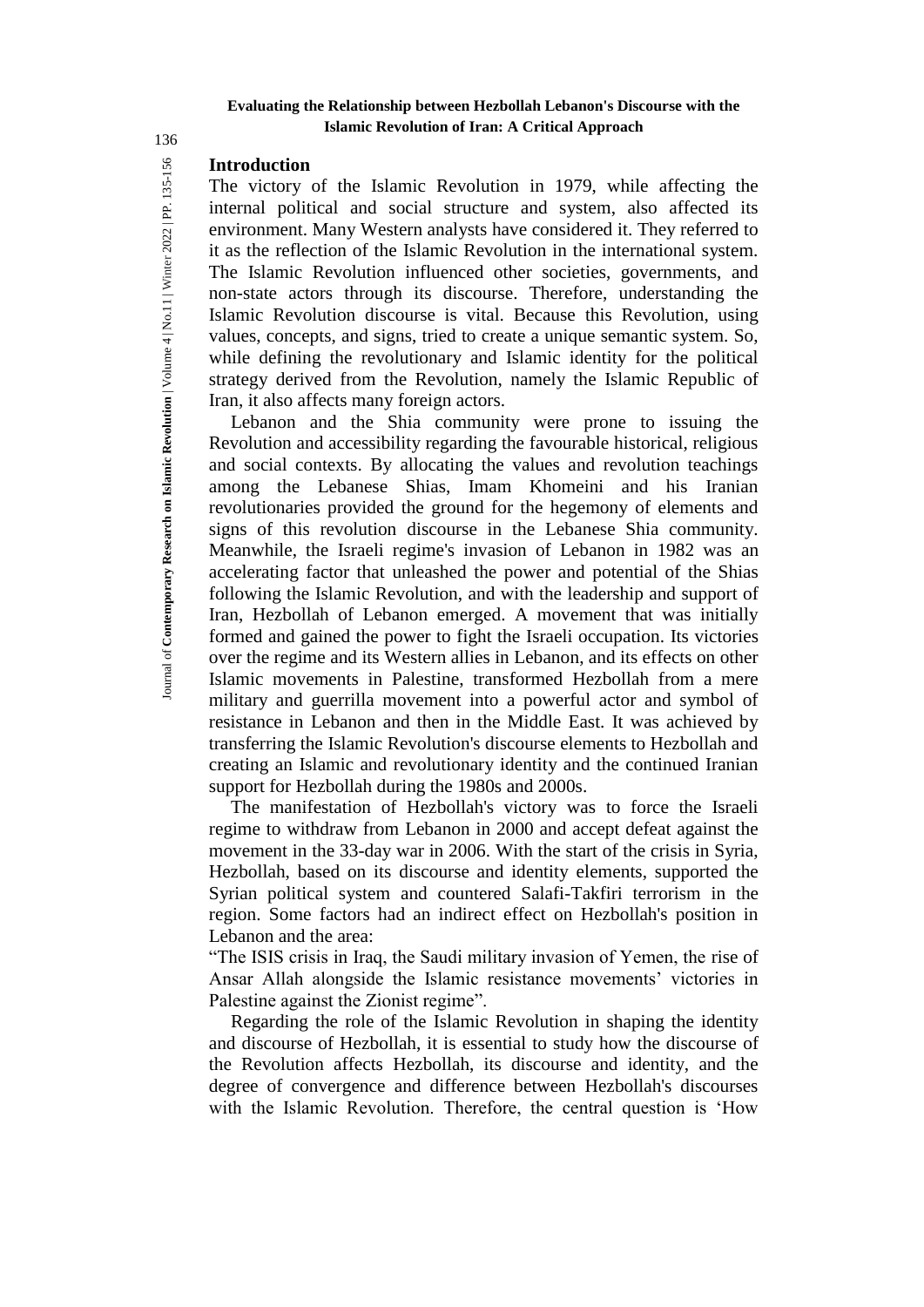Journal of **Contemporary Research on Islamic Revolution** | Volume 4 | No.11 | Winter 2022 | PP. 135-156

oumal of Contemporary Research on Islamic Revolution | Volume 4 | No.11 | Winter 2022 | PP. 135-156

close and different has Hezbollah to the discourse of the Islamic Revolution from the discoursive view, structural and identity?'.

To this aim, the theory of Laclau and Mouffe discourse analysis was used. Therefore, while explaining this theory, the amount of convergence and differentiation of Hezbollah's discourse with the Islamic Revolution of Iran is compared. So, by analyzing the discourse, the points of intersection and difference of these two discourses by the leaders' positions and influential members of the two, their central and floating signs are examined.

### **1. Research Background**

Moshirzadeh (2018 AD/1397 SH), in "From the Islamic Revolution Discourse to the Discourse of the Islamic Republic Foreign Policy" explained the impact of the Islamic Revolution on the formation of the Islamic Republic foreign policy from a discourse perspective. He expresses the manifestations of this matter in two general discourses, idealistic and pragmatic. Torki and Sotoudeh Araei (2019 AD/1398 SH), in "Hezbollah as a Socio-political Movement" explain how Hezbollah transitions from an ideological force to a socio-political movement in Lebanon.

They believe that two elements of ideology and belief are essential. Dabiri Mehr (2013 AD/1392 SH), in his book "Cultural Components of Islamic Resistance Discourse in the Middle East" uses discourse theory to study the cultural components of the discourse of resistance against rival speech. The two main currents opposed to this discourse are Salafi fundamentalism and American-centered liberal imperialism. Akbarzadeh (2016), in the English article "Why Does Iran Need Hezbollah?" considered the influence of the Iranian revolution ideology and a particular version of Shia Islam on the strategic ties between Iran and Hezbollah. Azani (2009), in his book "Hezbollah:

A Narrative of God party" considers the Hezbollah appearance in the 1980s as a result of the Islamic Revolution reflections and the Israeli invasion of Lebanon. Deeb (1988), in "Shia Movements in Lebanon: Their Constituent Ideology, the Social Foundation and Ties with Iran and Syria" analyze the Amal and Hezbollah Shia movements formation in Lebanon, their ideology and social foundations and relations with Iran and Syria in the 1980s.

Regarding Hezbollah, he also pointed to the organizational structure of this movement. He paid attention to the influence of this actor on Imam Khomeini's political thought and his belief in Velayat-e Faqih. According to the Persian and English works, we can say that none of these works from the discourse analysis and with a critical approach to explain the differences and similarities between Hezbollah's discourse and the discourse of the Islamic Revolution. The contrast of the present study with the previous research is that it does not pay to the similarities between the speech, identity and norms of Hezbollah with the Islamic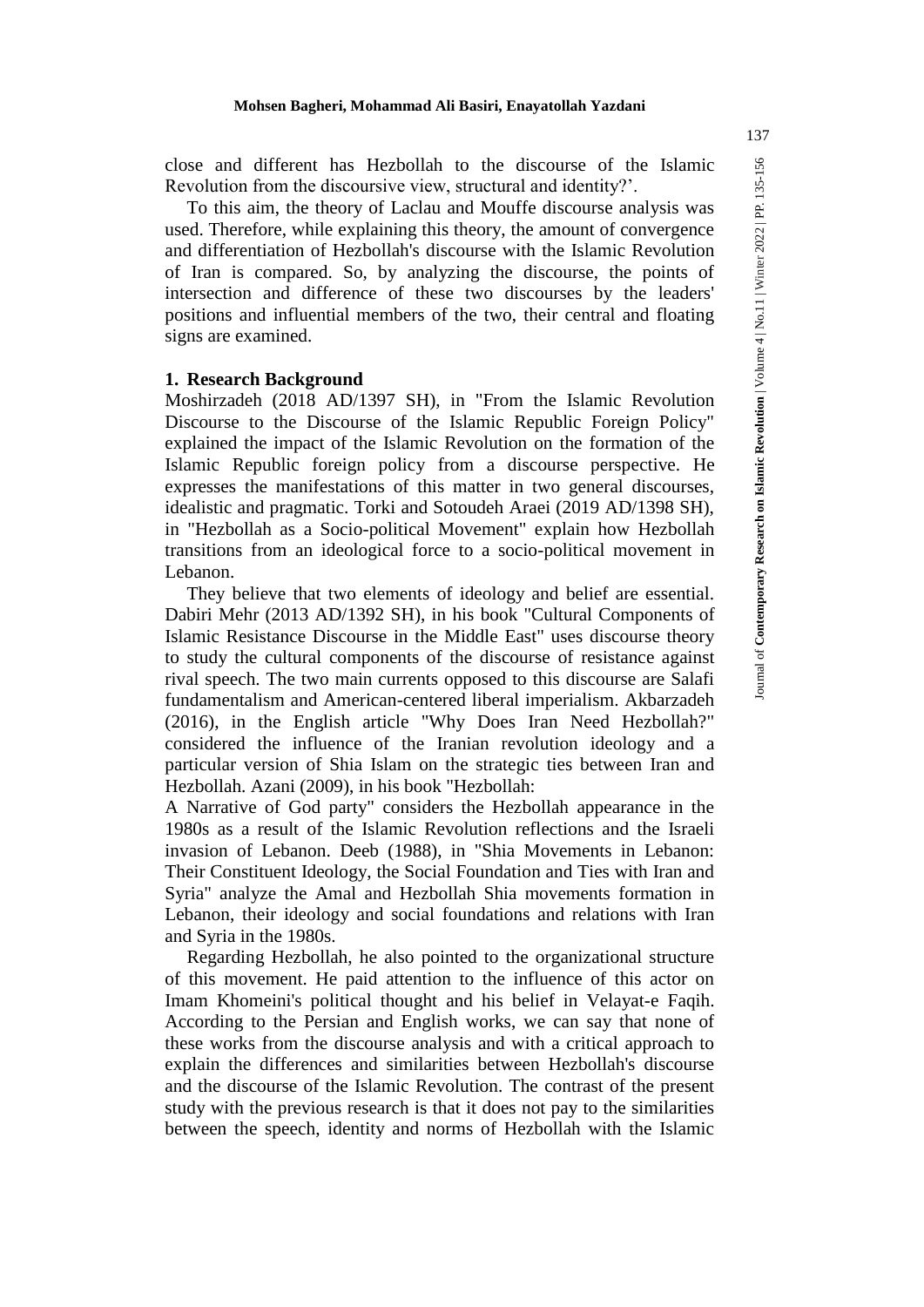Revolution discourse and the Islamic Republic of Iran. Instead, it considers this issue from a critical and pathological point of view.

# **2. Theoretical Framework: Laclau and Mouffe Discourse Analysis**

According to Laclau and Mouffe, must include every action and phenomenon to be meaningful and understandable in the discoursive system (Haghighat and Hosseinizadeh, 2008 AD/1387 SH: 106-114). According to Ernesto Laclau and Chantal Mouffe, discourse is a set of signs, and articulation is a process by which the symbols fuse and create a semantic system (Soltani, 2004 AD/1383 SH: 153-155). In this theory, the concepts of signifier and signified have great importance. Signifiers are fundamental ideas, phrases, and symbols with different meanings in different discourses. Signifieds are a definition and an example that a signifier indicates. In other words, the signified is a sign that, when seen, the desired signifier enters the human mind. Among the signifiers, the symbol or concept that is the pillar of other symptoms is called the central signifier. As the central core of discourse, this signifier keeps other signs in their realm of semantic attraction. A floating signifier is also a sign whose meaning is floating and unstable, has several signified and different discourses try to give sense to it and compete with each other to attribute questioned signified (Kasraei and Poozesh Shirazi, 2009 AD/1388 SH: 243-244).

Another concept in Laclau and Mouffe's theory is opposition. According to these thinkers, identity has not always been discoursive and established. Opposition shapes identity, and each identity is created in reaction and confrontation with the other. Therefore, discourse identification requires conflict with another (or discourses) (Nozari and Karimi, 2012 AD/1391 SH, 62-63).

Identities and discourses are shaken regarding the hostility and dependence on the "Other." "Other" on the one hand, provides the conditions for the possibility and creating identity and, on the other hand, threatens it and exposes it to destruction (Haghighat and Hosseinizadeh, 2008 AD/1387 SH: 106-114).

In Laclau and Mouffe's theory, identity, subject and discourse are formed through the confrontation between inside and outside and the enemy and the other, and otherness and otherness-making (Soltani, 2004 AD/1383 SH: 156-162).

Laclau calls the attempt of political projects to consolidate certain discourses the hegemony acts. Hegemonic actions aim to create or stabilize the semantic system with hegemonic formulation (Haghighat and Hosseinizadeh, 2008 AD/1387 SH: 114-106).

Discourse becomes a hegemonic discourse when it can reach relative stability, consolidate its semantic system, gain consensus and persuasion, and be accepted by agents and subjects. Conclusion and meaning become hegemony of a discourse, highlighting the desired signifiers and their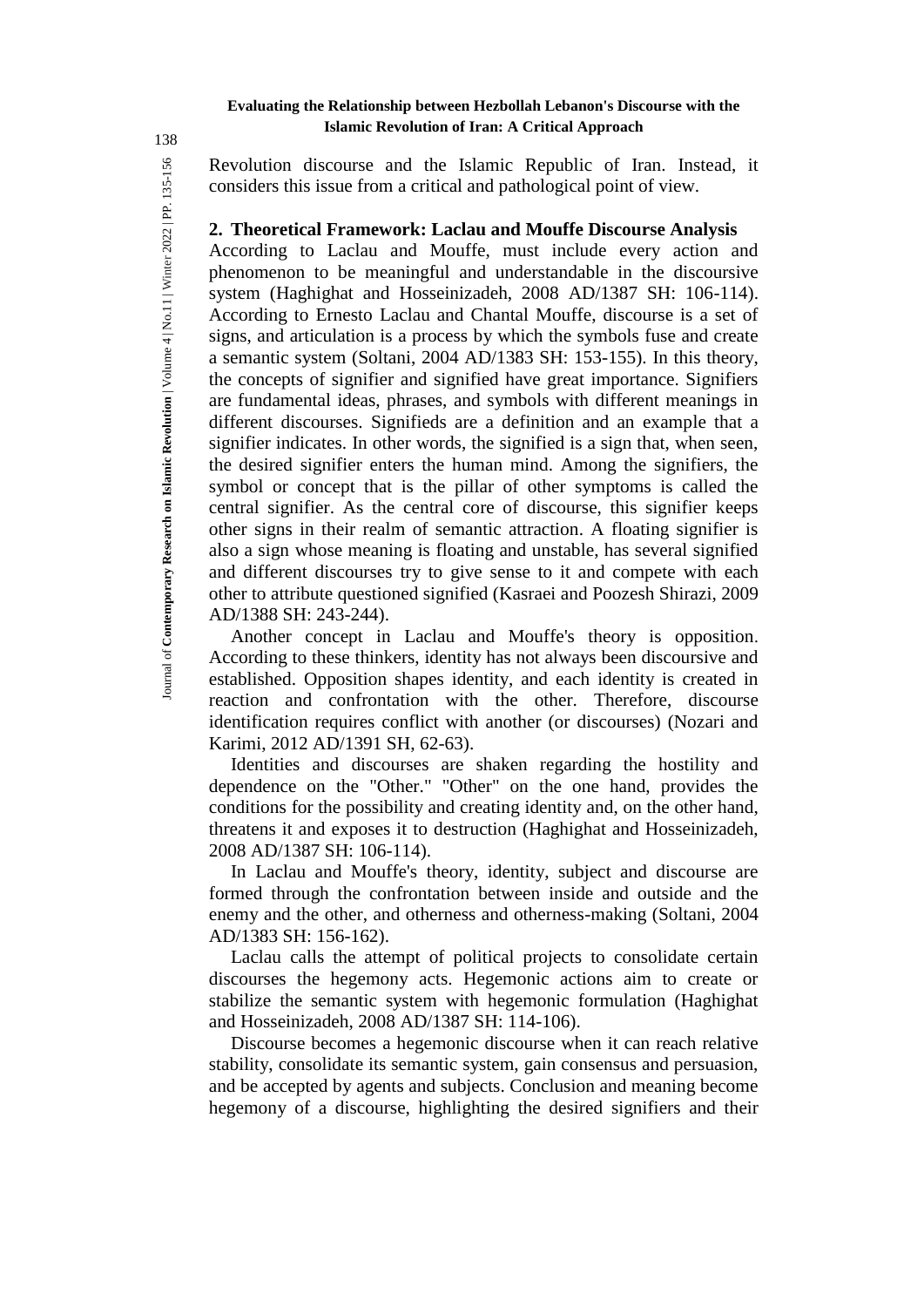semantic system and marginalizing rival discourses' signifiers and semantic systems (Moghaddami, 2011 AD/1390 SH: 101 and 93-94).

A discourse is hegemonic when relying on its central signifier brings its intended signifieds closer to its discourse signifiers. In other words, it establishes its desired semantic system in the collective social mentality, even temporarily, and attracts public satisfaction. According to Laclau and Mouffe, hegemony is set when a particular signifier approaches its signified, and they agree with the meaning of that sign. Deconstruction occurs, confronting the hegemony, so the signifier is separated from the signified and the hegemony is destroyed. It happens when rival discourse can, with the help of various mechanisms, undermine the semantic system of the dominant discourse and disrupt the semantic structures formed in the collective mentality of the people. It occurs when this discourse loses its hegemony. Therefore, the success of actors and political groups depends on their ability to produce meaning (Soltani, 2004 AD/1383 SH: 155-160).

In deconstruction, signifiers are redefined and find a new meaning. It is done by separating the signified from its signifier and assigning another signified. The investigation aims to destroy the stability of a sign's definition and break the hegemony of the opposite discourse (Kasraei and Poozesh Shirazi, 2009 AD/1388 SH: 351).

# **3. A Study of Distance and Proximity Amount (Convergence, Differentiation and Distinction) of Hezbollah Lebanon's Discourse with the Islamic Revolution of Iran**

In the Islamic Revolution discourse, the central signifier is Shia political Islam. Floating signifiers are:

"Independence-seeking, justice-seeking, Islamic resistance (opposition and struggle against Zionism and anti-arrogance), revolution issuance (revolutionary identity), nation-oriented and belief in Velayat-e Faqih".

In Hezbollah's discourse, the resistance signifier is the central signifier. Because Hezbollah resulted from the resistance against Israel, other signifiers above, including the signifier of Shia political Islam, are floating signs. Each of these discourses has been articulated with its central and floating signifiers by their meanings. Despite the many discourse similarities between the Islamic Revolution and Hezbollah and the similarities in a signifier and conceptual element, Hezbollah's attitude differs from the revolution discourse. The present study will not explain all the signifiers, points and aspects of the two discourses of the Islamic Revolution and Hezbollah. Instead, we want to address and emphasize the familiar and different signifiers and elements of these two discourses that have influenced their identity, distance and closeness to each other.

The similarity and convergence mean how close or similar the components of Hezbollah's speech are to the Islamic Revolution. Although the two discourses of the Islamic Revolution and Hezbollah in Lebanon are very close to each other, even Hezbollah's discourse is a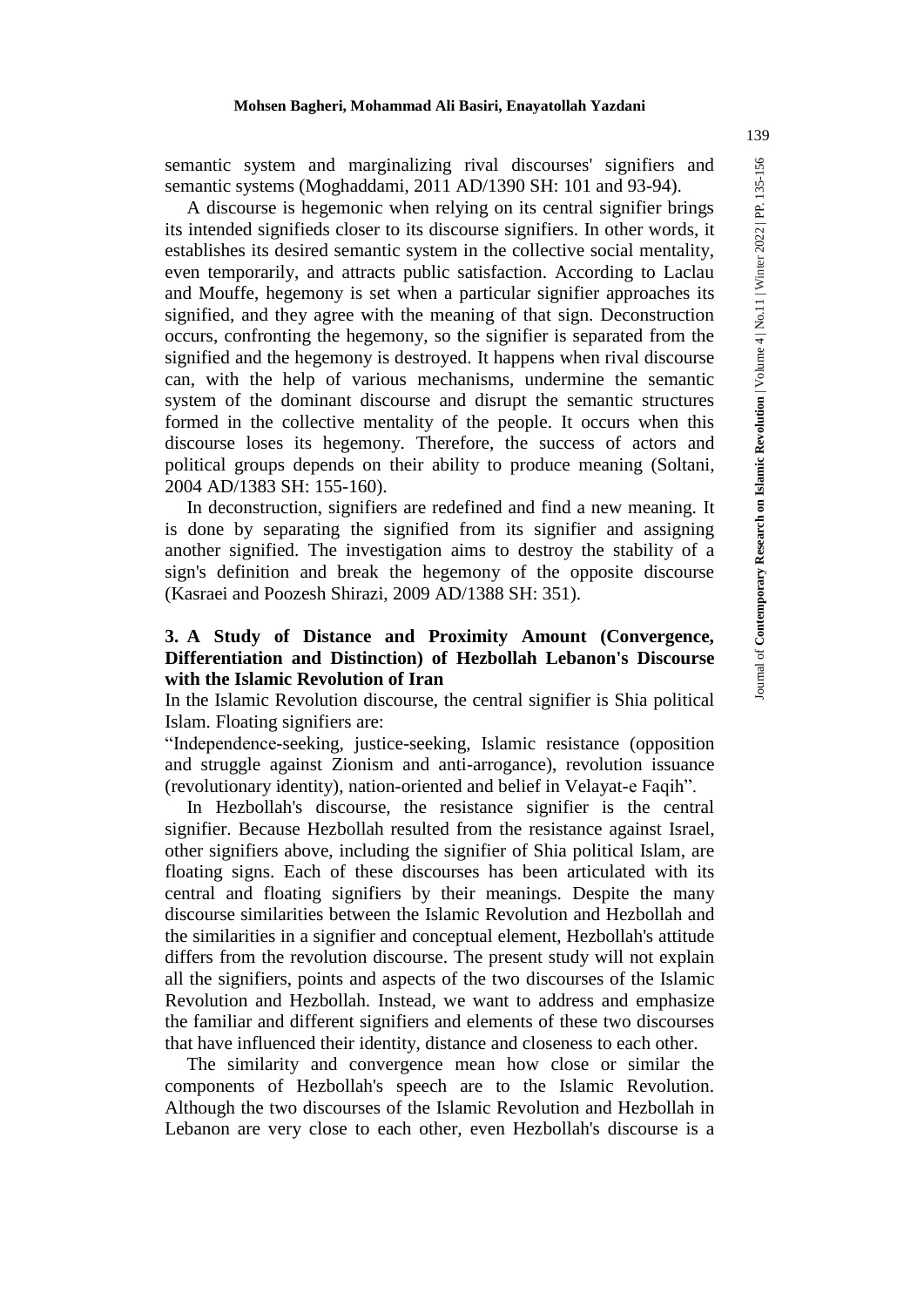sub-discourse in the general discourse of the Islamic Revolution, in terms of discourse analysis, and they are in contrast in some signifiers. It needs attention to the difference and non-alienation of the two discourses to each other. In other words, in addition to signifiers' commonalities, there are some discourse differences between the two discourses addressed during the discussion.

# **3.1. Believe in Shia Political Islam**

Shia political Islam and Shia politically mean that it believes in religion and Sharia in political and social affairs during the absence, based on Shia faith. Hence, political-Shia Islam seeks the formation of an Islamic government. There are several main characteristics of the revolutionary Shia jurisprudential Islam, represented by Imam Khomeini:

"Absolute jurisprudence of the jurists (meaning the rule of provincial rule based on expediency, which takes precedence over the primary and secondary rules), Revolution and violent methods (such as Jihad) to overthrow the cruel system (internally and externally, i.e. the international strategy), and the rejection of the colonial aspect and ideas of the West (i.e., confronting the political-military and cultural domination of the West)" (Haghighat and Jeddi, 2013 AD/1392 SH).

Acceptance of the religious authority and Islamic law in political and social affairs is one of the common denominators of the Islamic Revolution and Hezbollah discourse. More precisely, Hezbollah has taken this component of its identity from the speech of the Revolution and Imam Khomeini.

In official documents published by Hezbollah, we can see the movement's belief in Imam Khomeini's Shia political Islam and this part of the Islamic Revolution's discourse. Hezbollah's official views on the belief in Shia political Islam were in an open letter published by the movement in 1985. In this letter, Hezbollah, which while announcing its existence, identity, strategy and ideological program for the first time, explained its belief in Shia political Islam:

"At the same time, we emphasize our belief in the life-giving religion of Islam as an idea, political system, thought and government. We invite everyone to know Islam and accept its sovereignty and commitment to carry out its orders and rulings at the individual, social and political levels. We demand an Islamic system based on free and direct choice by the people" (Asadollahi, 2000 AD/1379 SH: 200).

Shia political Islam was accepted as an ideology by Hezbollah because it contrasts with Sunni political Islam, especially its fundamentalist form, in terms of discourse and denationalization of identity. But this has not distanced Hezbollah from Islamic resistance movements in Palestine. In other words, Hezbollah, in line with the Islamic Revolution discourse and the signifier of Islamic resistance and support for the Palestinian ideal, has accepted and supported Sunni political Islamist movements (such as Hamas and Islamic Jihad) even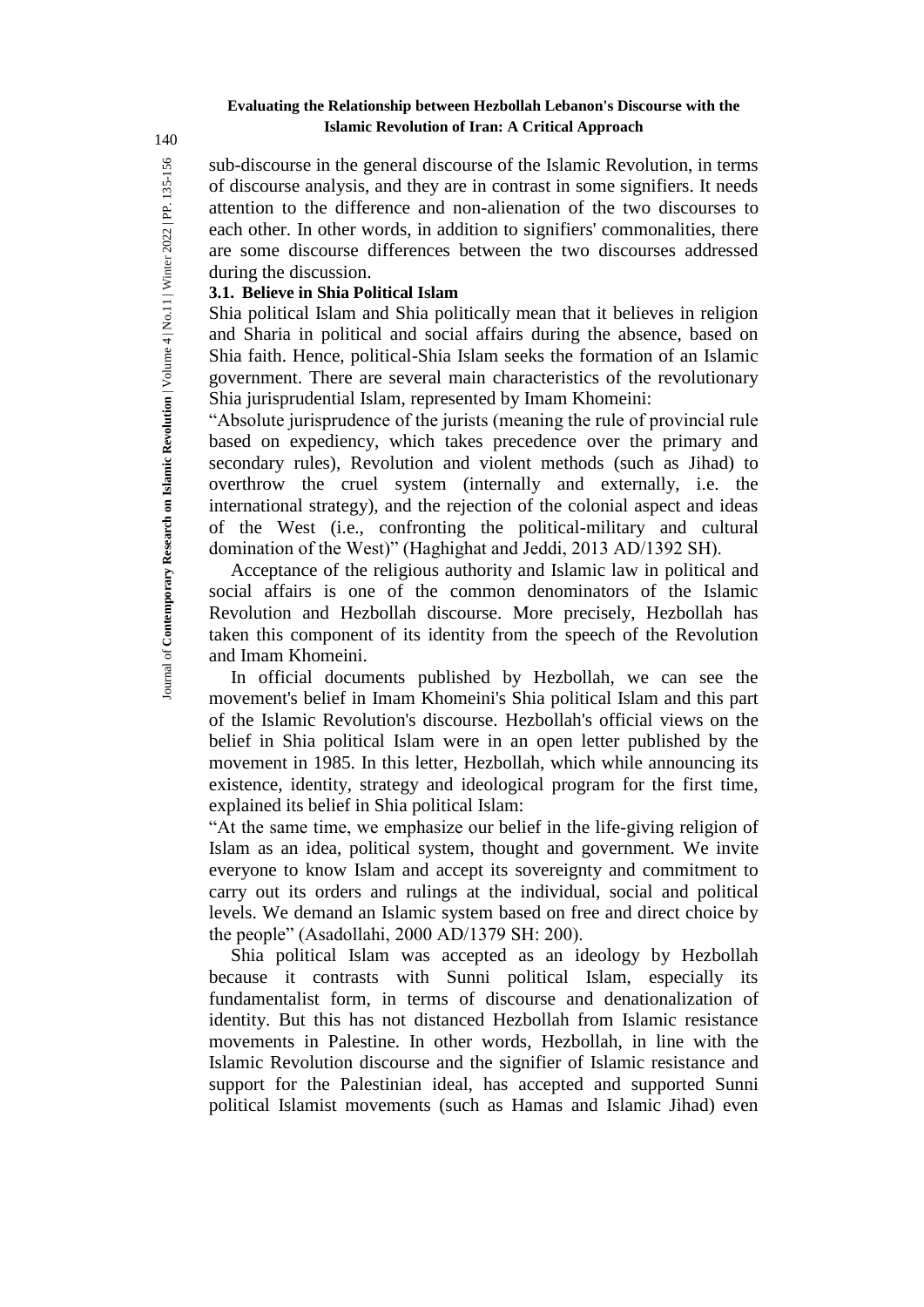The Islamic Revolution discourse affected Hezbollah's movement (and derived from Shia political Islam), and this Revolution also inspired the culture of Hezbollah slogans. Also, the name of Hezbollah, derived from verse 22 Surah "al-Mujadilah" أَلَا فَإِنَّ حَزْبَ اللَّهِ هُمُ الْغالِبُونَ" " surah "al-Mujadilah a It is a ".وَمَنْ يَتَوَلَّ اللَّهَ وَرَسُولَهُ وَالَّذِينَ آمَنُوا فَإِنَّ حِزْبَ اللَّهِ هُمُ الْغَالِبُونَ discourse derived from the political culture of Iran after the Revolution. Therefore, in the discourse of Hezbollah, Muslims and other weak nations of the world are called oppressed, and the United States of America is referred to as global arrogance (Asadollahi, 2003 AD/1382 SH: 184-185).

The Islamic Revolution discourse and Shia political Islam has also influenced Hezbollah's political and organizational culture. The committed and revolutionary clergy had a unique role in the political action and the pillars and activities of Hezbollah. Many Lebanese clerics were acquainted with Imam Khomeini's political-religious thought in Najaf before the Islamic Revolution and were drawn to political issues after the victory of the Revolution and the establishment of the Islamic Republic in Iran, inspired by the Revolution it and influenced by Imam Khomeini's views. While establishing Hezbollah, they became the head of this movement (Javan and Khosroshiri, 2009 AD/1388 SH: 120).

Hezbollah's numerous successes at the national and regional levels during the time of the Secretary-General of a cleric named Sayyid Hassan Nasrollah demonstrate the objective and successful adoption of this model and discourse of the Islamic Revolution and the Islamic Republic of Iran. Other manifestations of Hezbollah's acceptance of this model is in the presence of clerics in Hezbollah's structure, such as Sheikh Naeem Qasim, Deputy Secretary-General, Sayyid Ibrahim Amin al-Sayyid, Head of the Political Bureau, Sheikh Mohammad Yazbak, Member of Hezbollah's Central Council and chairman of the movement, Ayatollah Khamenei's jurisprudential (religious) lawyer in Lebanon and in charge of collecting his sharia funds from the imitators, and Sayyid Hashem Safi al-din, the head of Hezbollah's executive council.

### **3.2. Belief in Velayat-e Faqih and Following It**

Since its inception, acceptance of the Velayat-e Faqih and belief in it have been a central element of Hezbollah's discourse. It is evident from the performance of Hezbollah's central nuclei, from allegiance to Imam Khomeini in the 1980s to the movement's open letter in 1985, which is considered its manifesto. In this letter, regarding the identity of Hezbollah and its relationship with the Supreme Leader, is stated:

"We, the children of the Hezbollah ummah in Lebanon, declare our commitment to the orders of the one, wise and just leadership of Valy-e Faqih, who is currently embodied in the person of the Grand Ayatollah Khomeini" (Asadollahi, 2000 AD/1379 SH: 199-200).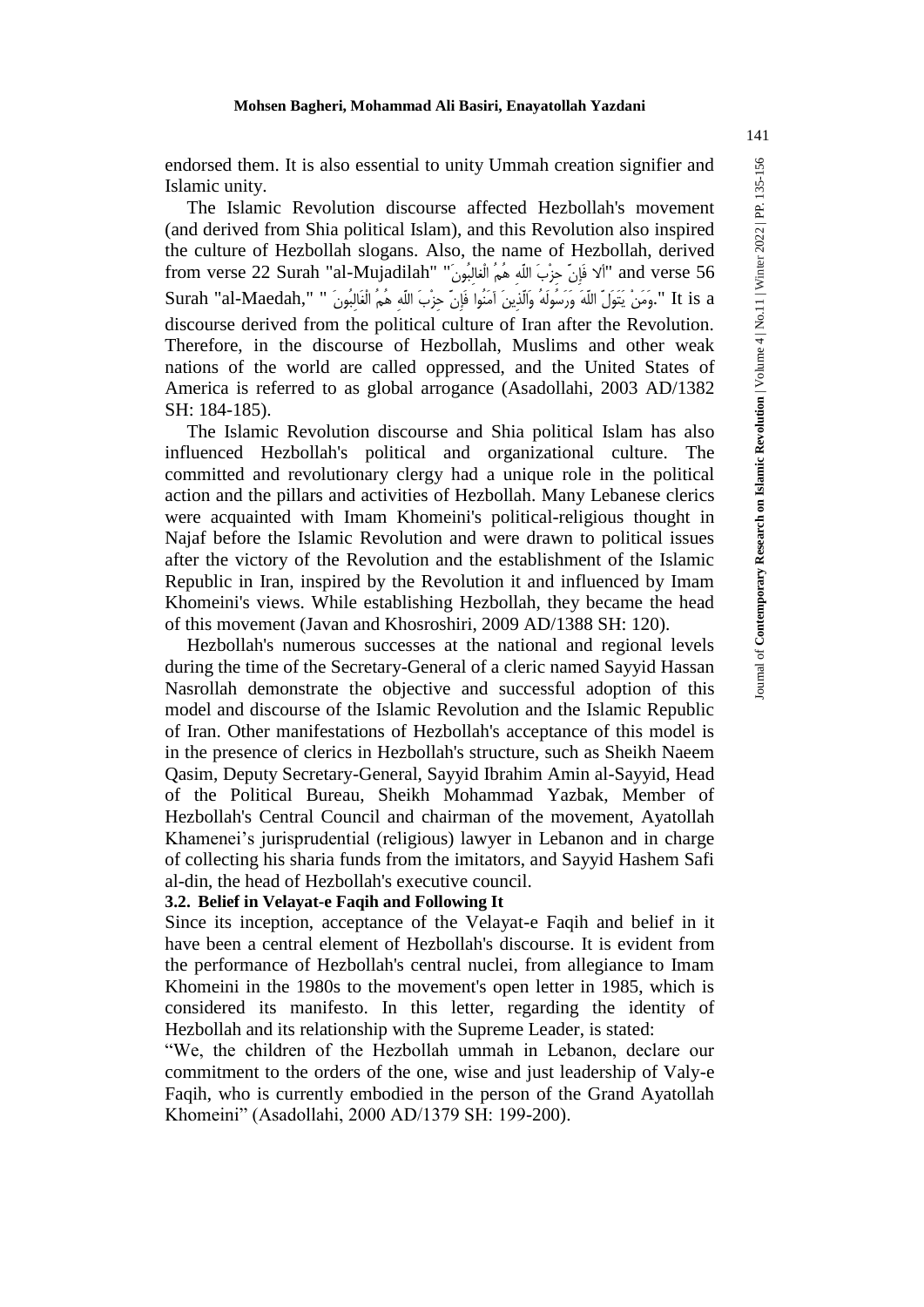The importance of Hezbollah's belief and the full acceptance of the theory of Velayat-e Faqih and the leadership of Imam Khomeini and Ayatollah Khamenei was the essential link between Hezbollah and the Islamic Republic of Iran (and at the more significant level of the Islamic Revolution discourse). Because since the establishment of this movement in 1982 until now, Velayat-e Faqih and its role have been one of the fundamental and inseparable pillars of Hezbollah's intellectual and practical foundations (Javan and Khosroshiri, 2009 AD/1388 SH: 118).

It separates Hezbollah apart from other Islamist groups in the Arab world. This feature has dominated all of Hezbollah's organizational pillars and views. It has been one of the main reasons for the merger of the Lebanese Shia community in 1982 and the creation of Hezbollah (Asadollahi, 2003 AD/1382 SH: 174).

Therefore, there is a unique closeness between the Islamic Revolution discourses and Hezbollah in Lebanon from the position of Velayat-e Faqih. This subject is one of the differences between Hezbollah's discourse and Palestinian militant Islamist movements such as Hamas. In other words, by emphasizing this element, Hezbollah creates alienation between itself and the militant Palestinian Sunni movements, especially Hamas, and consolidates its identity accordingly. Prominent members of Hezbollah and Sayyid Hassan Nasrollah have emphasized the belief in Velayat-e Faqih on various occasions and forms.

Sheikh Naeem Qasim, Hezbollah's deputy secretary-general, explains Hezbollah believes in the supreme leader. There is no connection between the top leader's nationality, influence, and authority as a religious leader. Naeem Qasim referred to Imam Khomeini as the "Muslims Leader" who, while managing the Islamic State of Iran, defined the political duties of all Muslims in other countries in various fields. According to him, after Imam Khomeini, Ayatollah Khamenei has the same powers and position. While emphasizing the acceptance of Hezbollah's directorate and command of the Supreme Leader, Naeem Qasim believes that the Secretary-General of Hezbollah and its other pillars gain their legitimacy from the Valy-e Faqih (Qasim, 2004 AD/1383 SH: 80-82).

There are some differences and distinctions, apart from the above similarities in the signifier of Velayat-e Faqih, the view and approach of the revolution discourse and the Iranian system from Islam and Velayat-e Faqih with the Hezbollah idea. For example, while Imam Khomeini emphasized Islam rather than Shia Islam or Iranian and Arabic Islam, some statements by Hezbollah leaders differ. We can refer to the speech of Sayyid Hassan Nasrollah in November 2010 AD/Aban 1389 SH, which was published on the Al-Manar website belonging to Hezbollah, emphasizing the duality of the Arab-Persian discourse and stating:

"Maybe it means Iran, but there is no such thing as Persianization or Persian civilization in Iran today. What is in Iran is Islamic civilization. Iran has the religion of Mohammad Arab Hashemi Maki Qurayshi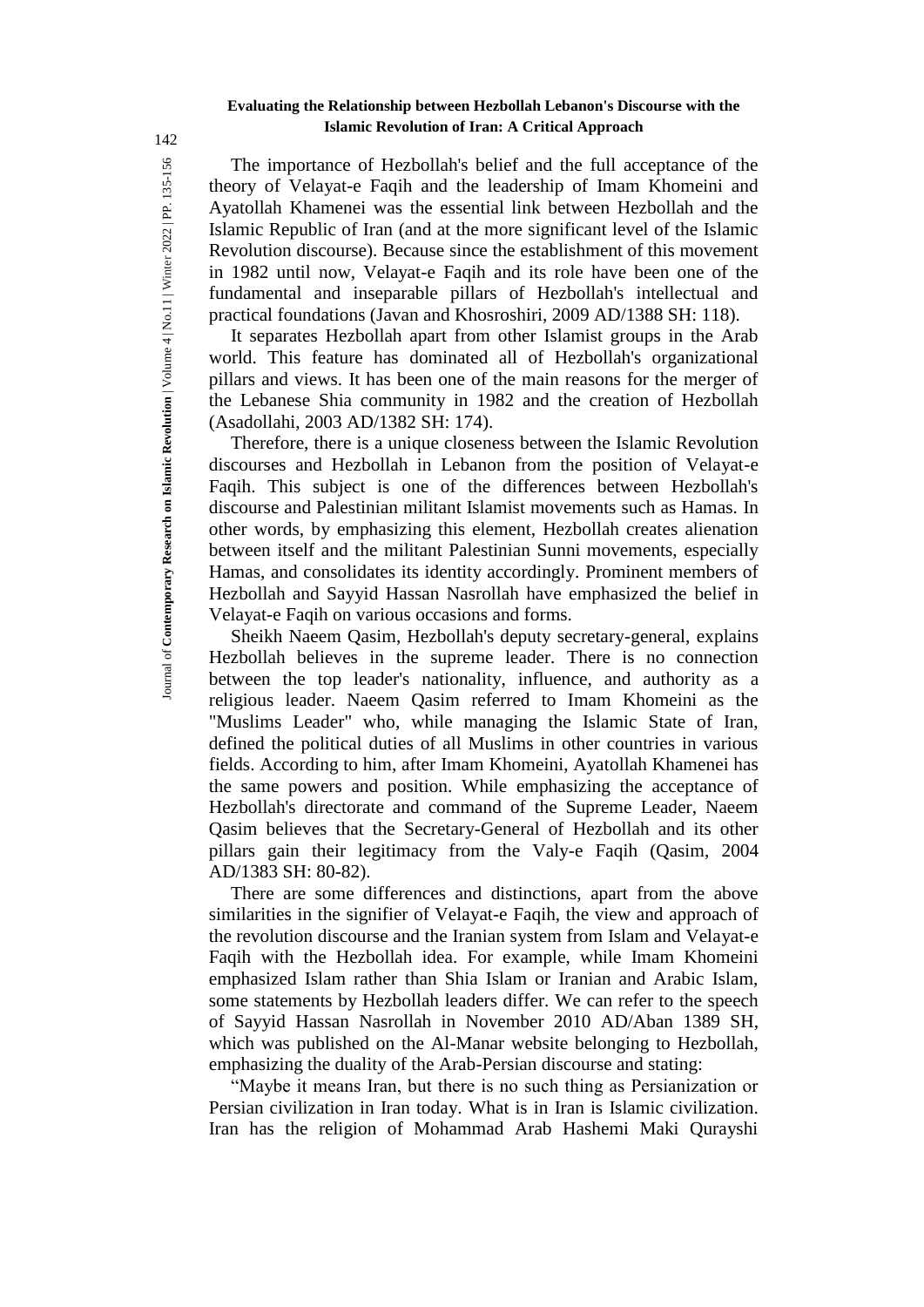Tahami Mazri [refers to the Arab lineage and ancestors of the Prophet of Islam]. The founder of the Islamic Republic was Arab, and he is the son of the Prophet Muhammad; peace be upon him and his family. Today, the leader in the Islamic Republic is Imam Sayyid Khamenei Qureishi Hashemi, the son of the Prophet of God and the son of Ali ibn Abi Talib and Fatemeh Zahra, who were Arabs" (Nasrollah, 2010).

Enumeration of characteristics such as Qurayshi, Arabic affiliations for Valy-e Faqih and otherness-making of Islamic civilization versus Persian civilization, Arab versus Persian and Arabic identity versus Persian identity and emphasis on ethnic, linguistic and primarily Arabic elements in the field of religion and the characteristics of Velayat-e Faqih are different and contradictory with the discourse of Imam Khomeini and the Islamic Revolution. Imam Khomeini didnot emphasize the nationality of Valy-e Faqih in his book Velayat-e-Faqih, and other speeches and positions. According to him, being a scholar and fair is necessary. Simultaneously, he was opposed to any racial and ethnic view of Islam and religion. He believed this view is reactionary and considered the dual perspective of Arabs and non-Arabs ugly; he emphasized the importance of divine holiness among the people. He says: "اَنَّ اَکْرَمَکِمْ عِنْدَالله اتقاکم" means no difference between Arab and Persian, Arab and non-Arab, Islam is a point of reliance. Racism is a reaction" (Khomeini, 2013 AD/1392 SH: 19).

According to the revolution discourse, Imam Khomeini emphasized the necessity of "Leaving ethnic and ignorant dogmatism in favour of the world colonialists and their dependents." (Khomeini, 2013 AD/1392 SH: 37). Therefore, the emphasis on Arab identity, mild pan-Arabism, and the excessive focus on Shia identity by Hezbollah is not in line with the Islamic Revolution discourse.

# **3.3. Justice-seeking, Revolution Issuance (Revolutionary Identity) and Establishing a United Islamic Nation**

Justice-seeking, one of the fundamental pillars of the Islamic Revolution's discourse, has been determining role in shaping the Islamic identity of Iran and has shaped the identity of the Islamic Republic of Iran as a justice-seeking state. It is reflected in support of justice-seeking movements and the oppressed of the world (Moshirzadeh, 2006 AD/1385 SH: 22-23).

According to the norms of the Shia religion, the unit of analysis is the Islamic Ummah and not the national government. As one of the norms emphasized by the Shia faith, justice-seeking has obligated the Islamic Republic of Iran to support the Muslims and the oppressed of the world, particularly the Hezbollah movement (Yaghouti, 2011 AD/1390 SH: 22).

Because in the Islamic Revolution discourse, the international system is not composed of national units, but in terms of faith, the world is divided into two realms, Dar al-Kufr and Dar al-Islam, or arrogance and oppression. From this point of view, the existing international system does not have the necessary religious legitimacy. It is the result of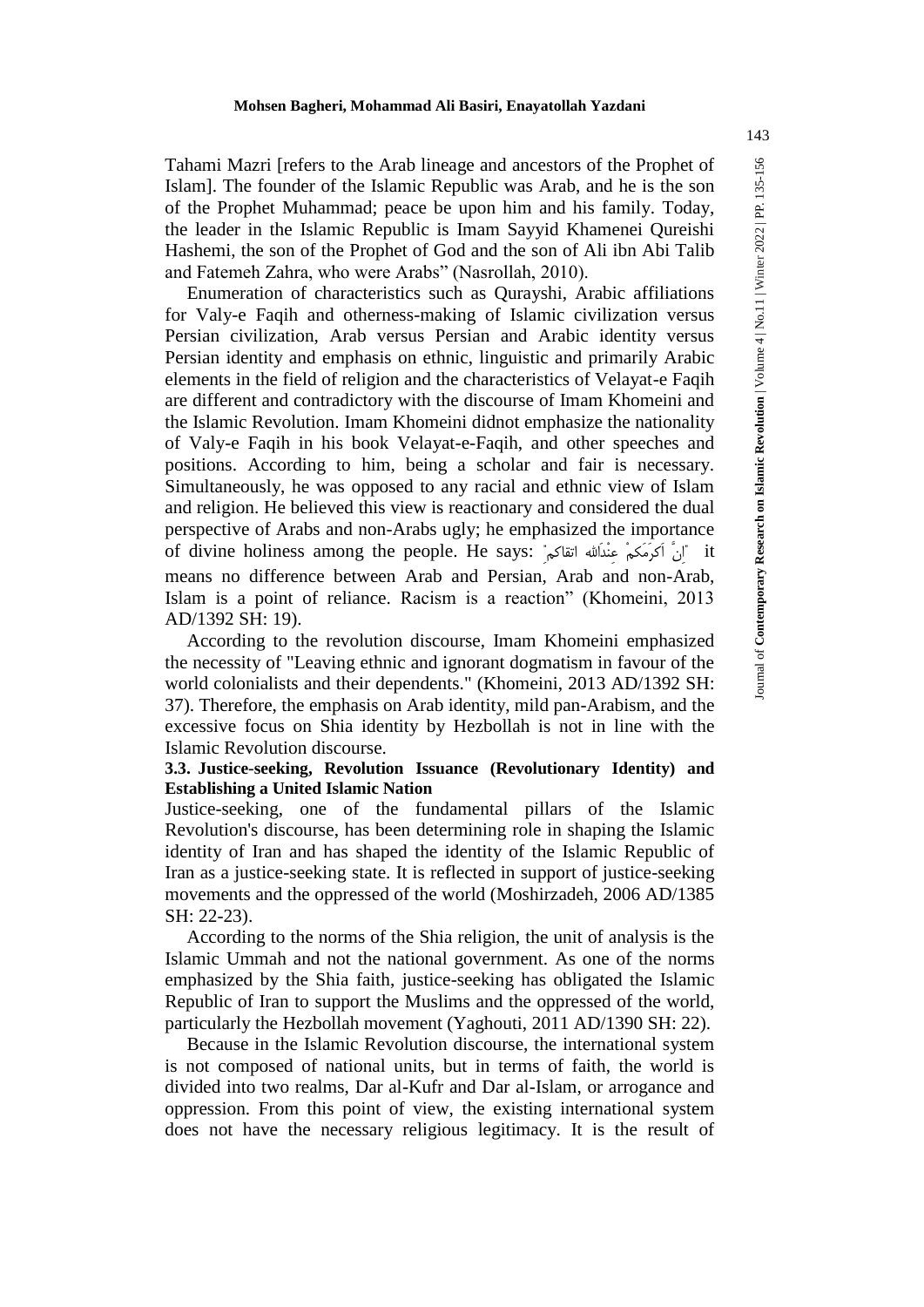historical changes in which Western powers have played a significant role; because it contradicts the idea of Dar al-Islam and Dar al-Kufr. From this perspective, they should make continuous efforts to create a united Islamic nation in the future and at the world system concerning the spread of Islam (Moshirzadeh, 2006 AD/1385 SH: 21-22).

Accordingly, Iran's support for Hezbollah aligns with the Islamic Revolution discourse. It is consistent with signifiers such as justiceseeking, nation-oriented, confronting arrogance, and supporting the oppressed. The revolution issuance is the signifiers of the Islamic Revolution discourse, which Imam Khomeini has emphasized in his speech. In emphasizing revolutionary identity and exporting the Revolution, he states: "We end the domination, and oppression of the repressor by issuance our revolution, which is the export of true Islam and the expression of the Muhammad commands (PBUH)." (Khomeini, 1999 AD/1378 SH: 20/345)

He states in another position: "We export our revolution to the whole world, because our revolution is Islamic and until the slogan of

" اهلل رسول محمد و اهلل اال اله ال "do not spread all over the world remain the struggle, and as long as there is a struggle against the arrogant everywhere in the world, we are." (Khomeini, 1999 AD/1378 SH: 12/147-148)

Accordingly, the Imam speaks of the duality of oppression and justice in the revolution discourse, true Islam, pure Muhammadan Islam versus American Islam. He calls the Islamic otherness-making and antiarrogance of the Revolution, Jihad and martyrdom-seeking in the revolution issuance against inaction, passivity and compromise. Many analysts consider the creation of Hezbollah in Lebanon as one of the most significant and most successful manifestations of the strategy of revolution issuance. In the early 1980s, Hezbollah's revolutionary model turned the Lebanese Shia peaceful protest model into a radicalized movement, which eventually led to the growing power of the Shia community in Lebanon (Harzan, 2011 AD/1390 SH: 251).

The impact of this Revolution on the Lebanese Shia has been in the form of creating religious self-awareness, increasing socio-political and military mobilization. It was because the Islamic Revolution discourse of Iran, by its very nature, had a revolutionary and justice-seeking identity. It tried to expand this identity in line with the principle and rule of issuing the Revolution. From another perspective, this discourse sought to attract the Lebanese Shias, who had been in contact with Iran and its Shias for centuries.

Creating the necessary consensus and persuasion led to the acceptance of its semantic system and strengthened its signifiers, including revolutionary identity. Therefore, regarding its radical nature, the Islamic Revolution had different content effects and thought types, behaviour, and action of the Lebanese Shias. The result was creating a revolutionary identity in the formation of Hezbollah's anti-Zionist and anti-arrogance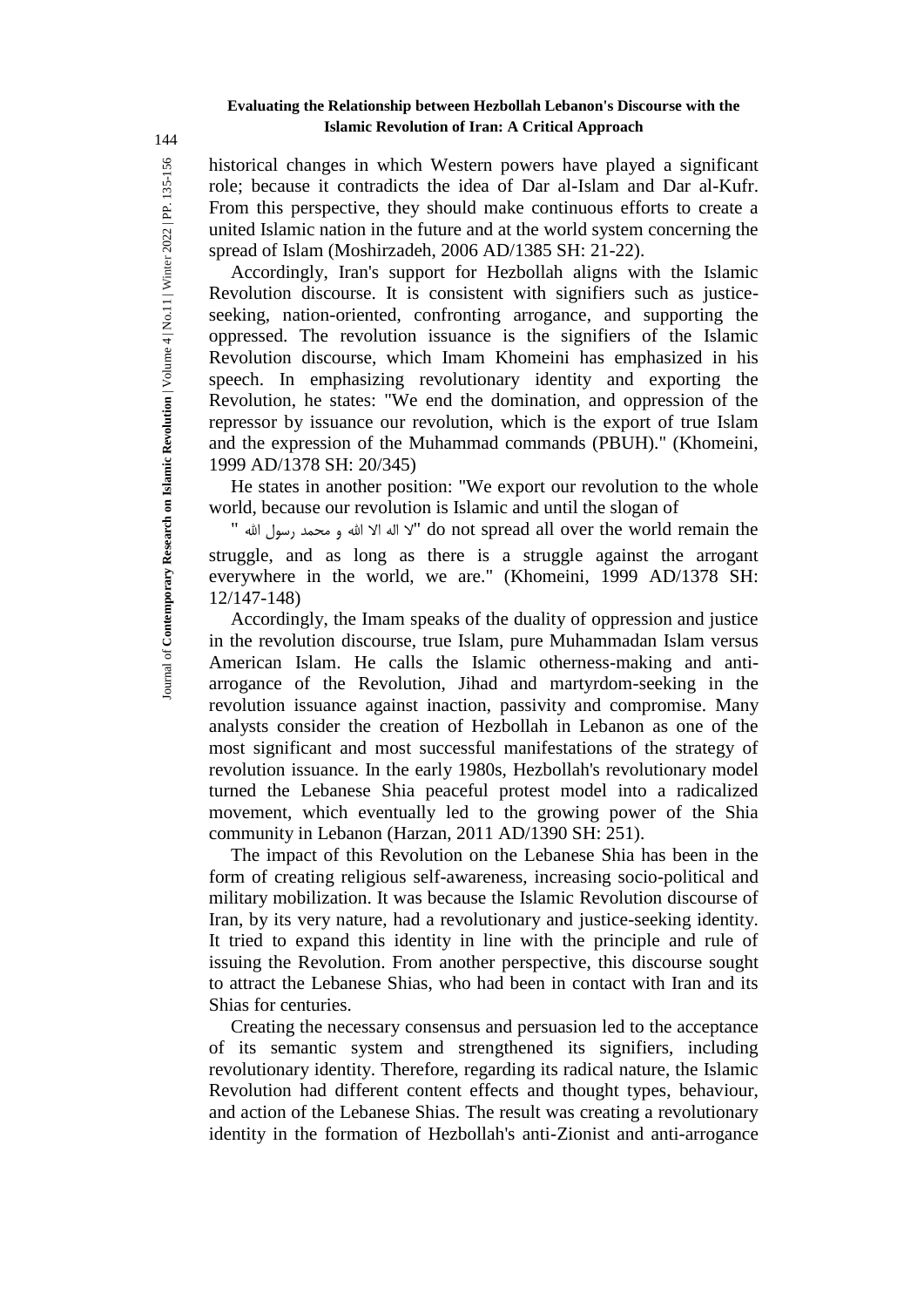movement. From this perspective, there is a lot of closeness and  $\frac{16}{12}$ similarity between the Islamic Revolution discourse and Hezbollah.

Therefore, the revolutionary identity of Hezbollah is placed under the revolutionary essence of the Islamic Revolution discourse. The Islamic Revolution discourse and its Shiism ideology provided and strengthened the Lebanese Shias. The Shia romantic elements to which the Iranian clergy - and later the Iranian political system - granted them social and political protest ideology (The Essence of Confrontation With Shia oppression and Justice-seeking that Culminated in the Uprising of Imam Hussein (AS) in Karbala) (Alagha, 2011: 19).

Hezbollah promoted the position of the Shias in Lebanon and confronted the oppression that these Shias had endured for years in numerous Israeli military aggressions aligned with justice-seeking. In addition, Hezbollah, in alliance with the Islamic Republic of Iran, has acted to achieve these justice-seeking ideals at the national and even international levels. Its objective manifestation has been its presence in Syria to counter Salafi-Takfiri terrorism and support resistance movements in the region.

That is, Hezbollah, following the Islamic Revolution discourse, pursues justice-seeking in its broadest sense with a strategic view. They aimed to create justice at the national, regional and international levels by confronting the hegemonic-seeking plans of the United States, Israel and its allies. This issue is in line with the discourse of the Islamic Revolution.

The similarity of the Hezbollah logo with the Islamic Revolutionary Guard Corps logo as a symbol of the revolutionary identity of the Islamic Republic of Iran shows the influence of the Islamic Revolution discourse. From a discursive point of view, it indicates the closeness of these two discourses and Hezbollah's adherence to the revolution discourse. Of course, this indirectly shows the unique role of the Revolutionary Guards in the creation and empowerment of Hezbollah.

This similarity is significant because, according to the Constitution of the Islamic Republic of Iran, the Revolutionary Guards should defend the values of the Islamic Revolution at the national and transnational levels. Regarding the similarities between the Ansarullah Yemeni logo as a united movement of Iran, which was created after Hezbollah (in the 1990s) with the symbols of the Revolutionary Guards and Hezbollah in Lebanon, according to figure 1-1, it shows their discourse elements and signifiers.



**Figure 1-1: Similarity between the Logos of Hezbollah in Lebanon and Ansarullah in Yemen and the Islamic Revolutionary Guard Corps**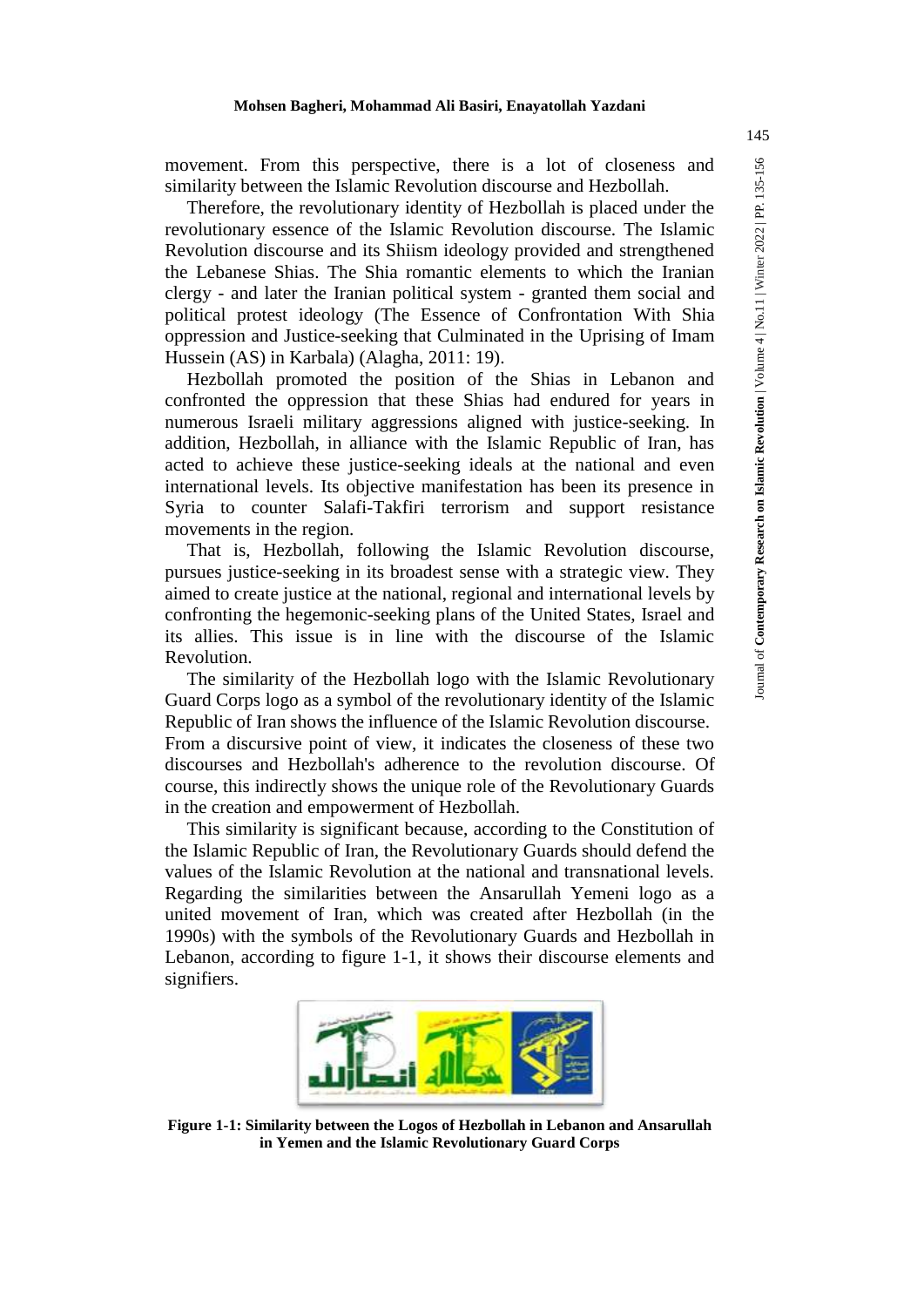Regarding the discoursive difference, Hezbollah has accepted the independence-seeking discourse of the Islamic Revolution, but objectively, it relies on the support of Iran. Iran support from Hezbollah has been emphasized by its leaders. For example, Sayyid Hassan Nasrollah states in this regard: "We say out loud and clear that we receive material and financial support from the Islamic Republic and we are proud to have this kind of support. The Islamic Republic is also proud to support this resistance [Hezbollah] and the resistance movements." (Nasrollah, 2015).

Based on a strategic view, we cannot criticize Hezbollah. Because of Lebanon's unique social and political conditions, which since the creation of all the Sunni and Maronite tribes have enjoyed foreign support, have imposed the lack of autonomy on the Shia Hezbollah like other tribes. Hezbollah is also a minority in the Arab world regarding its kinetic nature, logistical, military, financial, and ideological affiliations with the Islamic Revolution and the revolution discourse (the most important of which is the acceptance of Shia political Islam and Velayat-e Faqih) is dependent on the Islamic Republic of Iran and its supporters. In other words, Hezbollah is a discourse derived from the Islamic Revolution, but from this perspective, a distinction has been made between the discourses of the Islamic Revolution and Hezbollah.

Hezbollah's lack of speech confronting Iran has impacted the positions and policies of Hezbollah and its leaders regarding Israel, the United States, the West, Arab rulers, the crises in Syria and Iraq and Yemen, and other regional issues. It has made Hezbollah a follower of the Islamic Republic in the region. As evidenced by its military presence in Syria and its support for its government as an ally of Iran and Hezbollah. That is, a strategic move to preserve Syria as a bridge between Hezbollah and Iran. As a result, Hezbollah does not have absolute autonomy, but at the same time, it is not dependent on Iran.

Regarding the revolution issuance, despite the cultural nature of the Islamic Revolution had a cultural identity. Still, the action of Hezbollah was based on militaristic actions and mainly indicated the military export of the Revolution and not necessarily it's cultural export. These actions have been after increasing their national and regional role (since 2010), their efforts against the Zionist regime, cooperation with the Palestinian resistance movements, military presence in Syria, and cooperation with other Shia non-governmental allies of Iran, show the emphasis on Guerrilla and military identity, the strengthening of allied military networks and the export of the Revolution. Based on strategic view, these measures have been in the interests and national security of the Islamic Republic of Iran and its allies. But from a discursive perspective, this does not deny the discursive conflict between Hezbollah and the Revolution, at least from the signifier of the revolution issuance. In other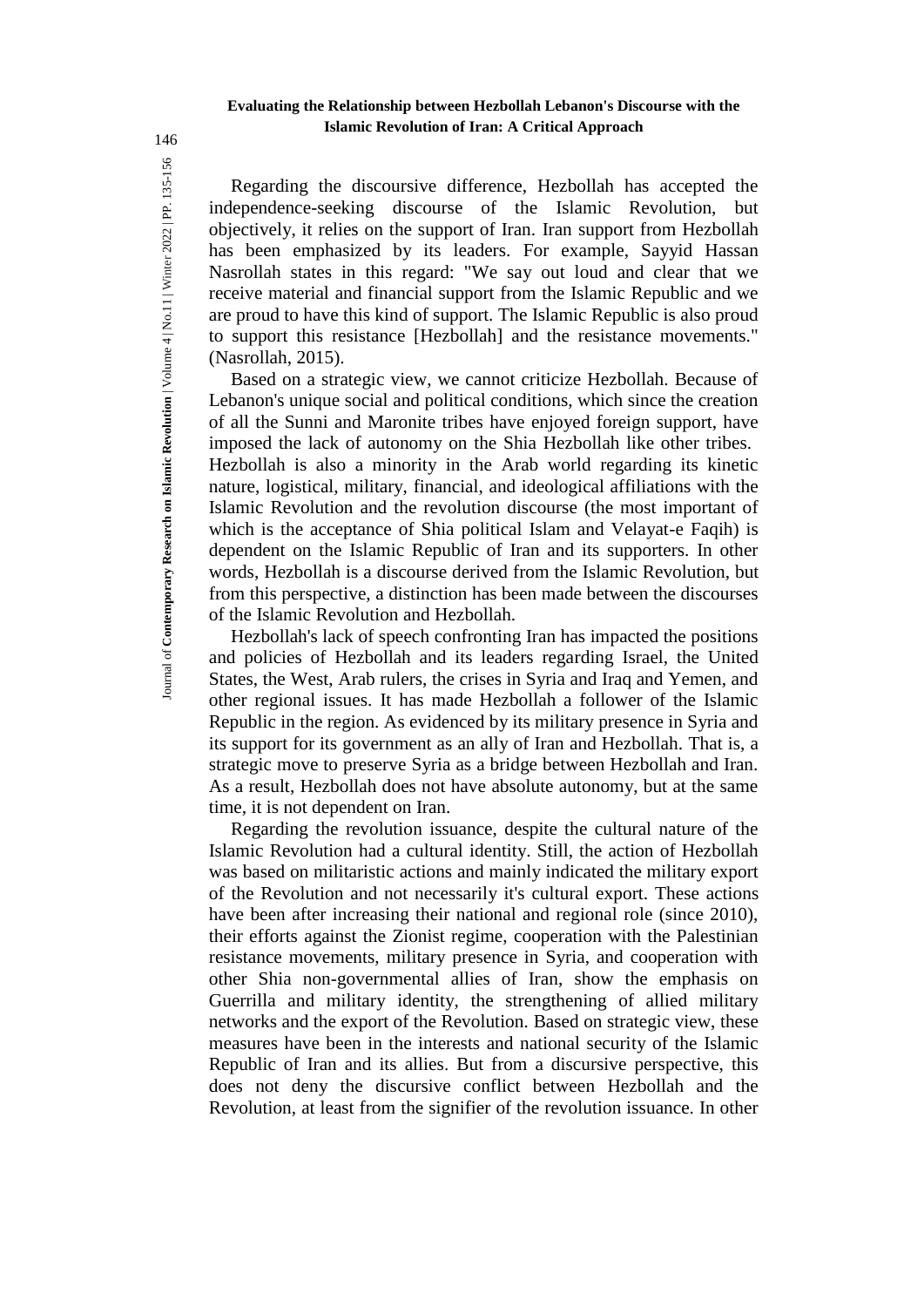From another perspective, Iran, through Hezbollah, has sought to export this movement model to various Shia areas such as Iraq and Yemen - and even Sunnis such as Palestine and in recent years Syria - in the Middle East. These actions have had more military networking than a cultural dimension. It is regarded as a challenge for Hezbollah and Iran. Because this type of networking is faster than cultural export, it does not have the necessary stability. The cultural export of the Revolution is time-consuming but was more permanent. Instead, the military export of the Revolution in the short term will not have the necessary stability and durability.

While supporting the establishment of a united nation in its discourse (including in the 1985 statement), Hezbollah makes little difference with the Revolution speech regarding reading and signifying this signifier.

It concerns the emphasis on the Arab identity and the Arab ummah alongside the Islamic identity, which contrasts to the Islamic Revolution discourse, which emphasizes the Islamic identity and not national or Persian. In addition to confronting the Zionist regime, this movement has emphasized Arab unity, nations, and the Arab nation. Some of Sayyid Hassan Nasrollah's positions are analyzed in this regard. For example, his remarks in response to the UAE government's peace agreement with the Israeli regime in 2020:

"I say to the oppressed and affected people of Palestine and to the Arab and Islamic people who are still at the heart of the problem on behalf of the resistance movements that we are angry in our hearts, and we deny this evil in our hearts. 'Where is the Arab consensus and departure from the Arab agreement?' 'Where is this Arab consensus, which has left the United Arab Emirates alone?' 'Where is the Arab peace plan?' 'Is there still an Arab route or table and a peace plan?'

'Is there an Arab League or an official Arab organization in the first place?' We do not want to say that there are still Arabs because they are not Arabs, the Arabs are another people. 'Is there still an Arab path or table and a peace plan?' 'Is there an Arab League or an official Arab organization in the first place?' Basically, if the masks are removed, the natural face of some Arab rulers will be revealed" (Nasrollah, 2020).

Nasrollah has tried to draw his own and others borders, while emphasizing the identity of resistance and anti-arrogance and anti-Americanism of the Hezbollah movement by otherness-making and emphasizing the Arab-non-Arab duality, i.e. foreign otherness-making, and internal among Arabs, describe the Arab rulers as a traitor to Islam and sanctities, a servant and dependent on the United States. At the same time, he emphasizes the Arab people issues and his Arab and anti-Zionist identity as a defender of Palestine and the Arab and Islamic peoples.

**3.4. Islamic Resistance (anti-Arrogance, Struggle against Israel and anti-Zionism)**

147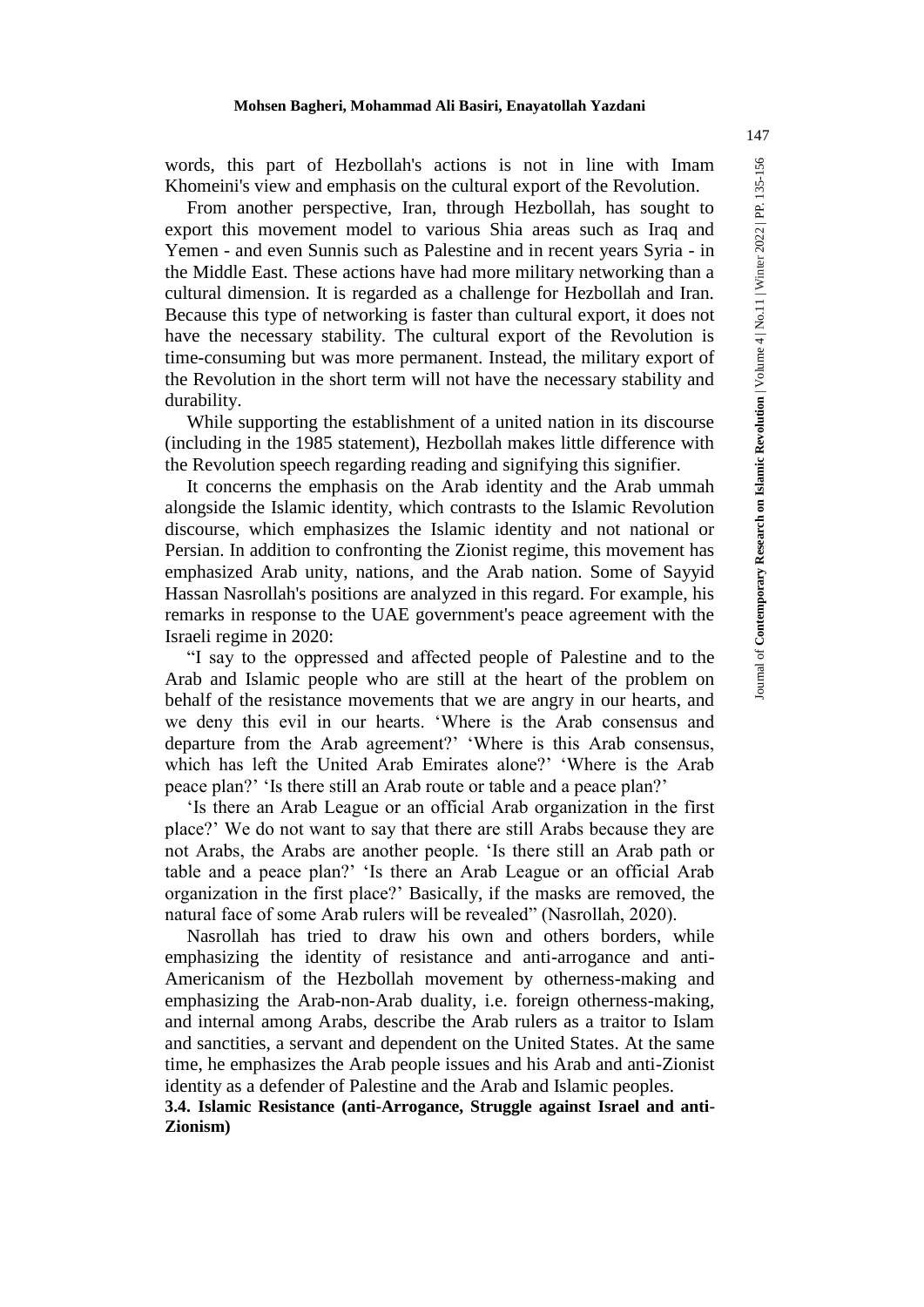In the Islamic Revolution discourse and based on the jurisprudential view and the rule of Nafy-e Sabil, the domination of infidels over Muslims has been vehemently denied. Hence, the Israeli regime is a symbol of the authority of the values and colonial tendencies of the West. Therefore, any compromise and cooperation are rejected with Israel (Yaghouti, 2011 AD/1390 SH: 22). In this regard, Imam Khomeini emphasizes the 1999 ,Khomeini, 1999 " لن يجعل الله للكافرين على المسلمين سبيلاً " Qur'anic verse, AD/1387 SH: 4/317).

The resistance signifier, as the element of the revolution discourse, is semantically related to other signifiers such as being revolutionary, independence (which is necessary to maintain and promote that resistance) and the continuation of the struggle (to save the worlds oppressed) (Moshirzadeh, 2018 AD/1397 SH: 54). This signifier has two elements of anti-arrogance and anti-Israel and struggles against it. Those elements form the resistance identity of the Islamic Revolution and the Islamic Republic of Iran system.

Imam Khomeini in explaining the resistance position, anti-arrogance, struggle against Israel and Zionism and revisionism, the issuance of the Revolution and the principle of invitation and justice-seeking, as the signifiers of the revolutionary discourse that have formed the Islamic and revolutionary identity of the Islamic Republic of Iran and Hezbollah, says:

"We have repeatedly stated this fact in our foreign and international Islamic policy that we seek to expand the influence of Islam in the world and reduce the domination of the cruel. Now, if the American servants call this policy expansionism and the idea of forming a great empire, we are not afraid and welcome it. We seek to dry up the corrupt roots of Zionism, capitalism and communism in the world. With the grace and care of God Almighty, we have decided to destroy the systems based on these three pillars and promote the Islamic system of the Prophet (PBUH) in the arrogant world (Khomeini, 1999 AD/1378 SH: 21/81).

According to Imam Khomeini's speech, we can analyze the expansion of the resistance area-based align with the revolution discourse, the development of the Islam influence in the world and the Revolution issuance from a cultural rather than a military perspective.

In the Islamic Revolution discourse, the non-recognition of Israel and the non-normalization of relations with the United States are considered defining pillars of identity. The United States and Israel are two "Other" enemies in this discourse. Transnational selves are Palestine and its supporting actors (such as Syria, Hezbollah, Hamas, the Palestinian Islamic Jihad, Ansar Allah, Iran's allied Shia militias in Iraq). They constitute Iran's primary collective selves and are essential for regional and international coalitions (Moshirzadeh, 2018 AD/1397 SH: 58).

Hezbollah's intellectual connection to Iran, through its belief in and adherence to Velayat-e Faqih, leads to Hezbollah's ideological stance on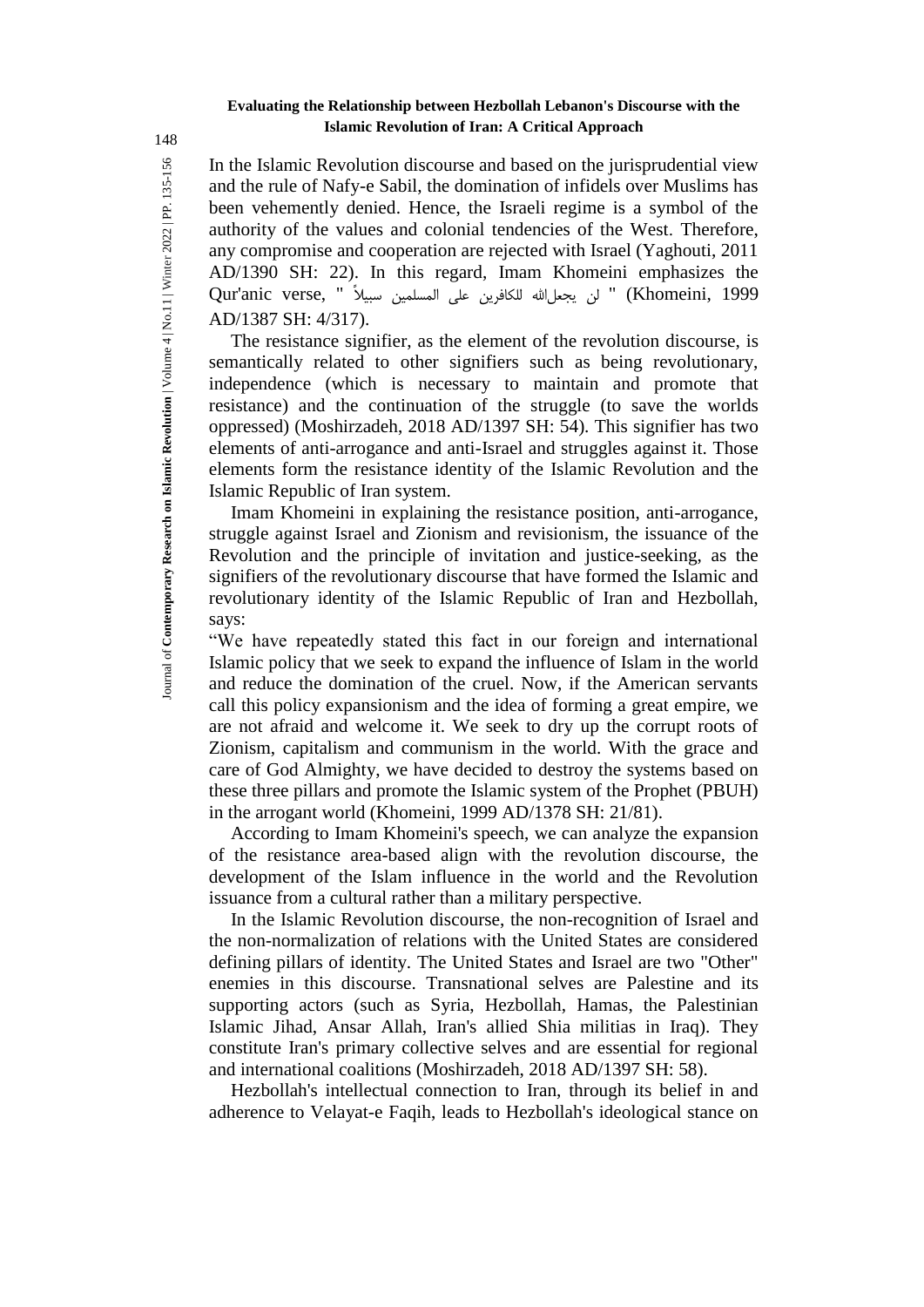Islamic Revolution discourse).

many important regional and international issues (derived from the same Revolution discourse).<br>
The nature of Hezbollah's conflict with Israel has been influential,<br>
relationships with other Muslims, and attitudes toward The nature of Hezbollah's conflict with Israel has been influential, relationships with other Muslims, and attitudes toward the Western world. Therefore, Hezbollah believes in world division into arrogant and oppressed and considers the United States the great devil. It assumes that American policy in the Middle East is an instrument of Israel and is the leader of state terrorism in the world (Hajjar, 2012 AD/1391 SH: 222- 227).

Hezbollah blames the United States for all the Middle East's suffering and considers it the most significant enemy of the Islamic world. Hence, anti-American symbols are so visible in Hezbollah's public ceremonies. This discourse is also seen in Hezbollah media, including Al-Manar TV, followed by broadcasting short films between programs with slogans of struggle-seeking and resistance against the repression of Zionism and the United States (Fakt, 2009 AD/1388 SH: 296-297).

So, in its discourse, Hezbollah, in line with the Revolution, considers the United States, Israel, and the West as its "Other." Therefore, it defines relations with other governmental and non-governmental actors based on distance and closeness to these others.

The manifestation of the conceptual elements of Imam Khomeini's political Islam in Hezbollah's behaviour and identity is in accepting the Islamic Revolution's discourse in foreign interactions and trying to revive political Islam and fight the United States, as well as Israel as the main restraining force of political Islam in the region.

The struggle against Israel, as the leading cause of the intellectual war between Western liberalism and political Islam, is an attempt to preserve and perpetuate the kind of political Islam that this regime seeks to destroy. Hence, Hezbollah's conflict with Israel has a positive dimension alongside a negative one; from a positive point of view, it is a basic necessity to strengthen the identity and achieve the goals of Hezbollah (Dehghani Firouzabadi and Vahabpour, 2013 AD/1392 SH: 223-225).

Align with the Revolution discourse, Hezbollah has emphasized the rejection of the unjust Western system that rules the world - and established in Lebanon and has called for the deconstruction of this order. To explain Hezbollah's destructive attitude towards the international system, Hezbollah's open letter in 1985 is crucial, which states the movement's view of international organizations:

"We fight to eradicate denial and believe that the root of all rejection in the world is America. So, any conspiracy to force us to take marginal action compared to confronting the United States will not work. We emphasize that these organizations have lost their effectiveness regarding the dominance of global arrogance over the adoption or rejection of resolutions" (Asadollahi, 2000 AD/1379 SH: 194-214).

Imam Khomeini considers the issue of Zionism danger for Islam and Muslims beyond national and regional borders and (with an ummah-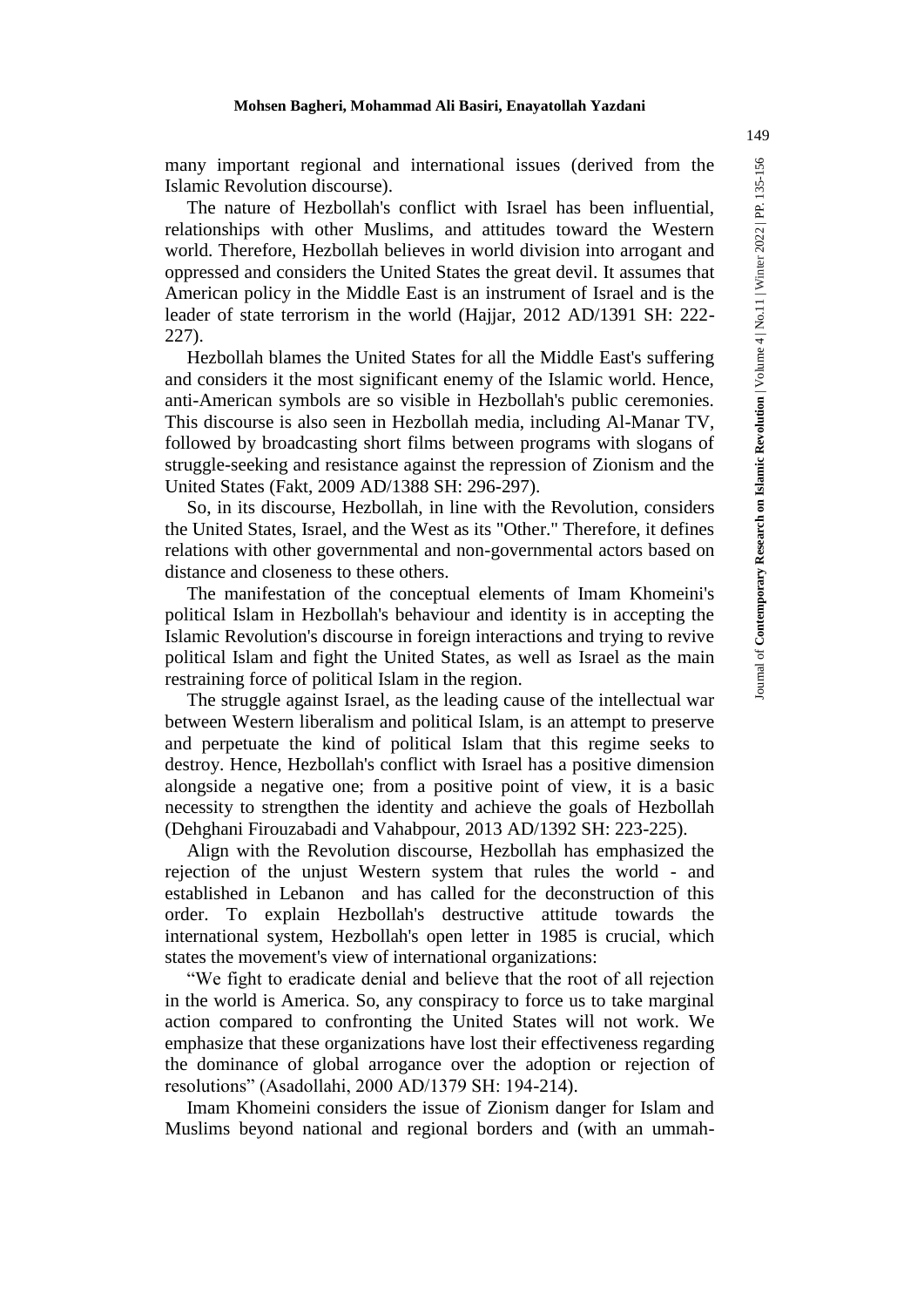centred view) speaks of the vital importance of the conflict with Israel. He knows this struggle not only as a Palestinian or Arab issue but as an Islamic issue that all Muslims are responsible for and emphasizes the necessity to confront Israel as a threat to the Muslim ummah, even with the sacrifice of life. Thus, the practical concept of Imam Khomeini's positions for Muslims - including Hezbollah - is that all ways are closed to Israel, and the only solution is to resist using all means, methods and facilities. In this way, must confront any action to justify the existence of Israel and its legitimacy. Finally, it should be destroyed by adopting (strategy) of ground-making resistance (Center of Bahith lil-Dirasat, 2009 AD/1388 SH: 208-209).

Hence, this discourse is opposed to the speech of compromise with Israel.According to the discourse distinction, Hezbollah, contrary to Iran's broad view of the issue and the axis of authority, the axis of resistance means most Arab actors aligned with Iran in the Fertile Crescent and much fewer issues of non-Arab Shias and beyond the Arab Middle East. At the same time, consider the issues of Muslims and Shias, who are aligned with the axis of resistance and support them against Israel if necessary.

In 2017, for example, Sayyid Hassan Nasrollah responded to Israeli threats against Hezbollah. He warned Israel that in any future Israeli regime war with Lebanon, Syria or Gaza, "Tens of thousands and possibly hundreds of thousands of Jihadist auxiliary forces from Iraq, Yemen, Afghanistan and Pakistan, but from all over the Arab and Islamic world" will enter the struggle (Radio Farda, 2017). So, Hezbollah is divisive and demarcating itself between Muslims and Shias. In other words, Shias and Muslims are considered supporters of Hezbollah and its allies, insiders and others. Of course, these remarks also indirectly emphasize the Arabic identity of Hezbollah.

# **4. Analysis**

By examining the signifiers and elements of Hezbollah's discourse and comparing it with the Islamic Revolution, as shown in Table 1, we can see the convergence and difference or distance and proximity of Hezbollah's identity and discourse with the Islamic Revolution.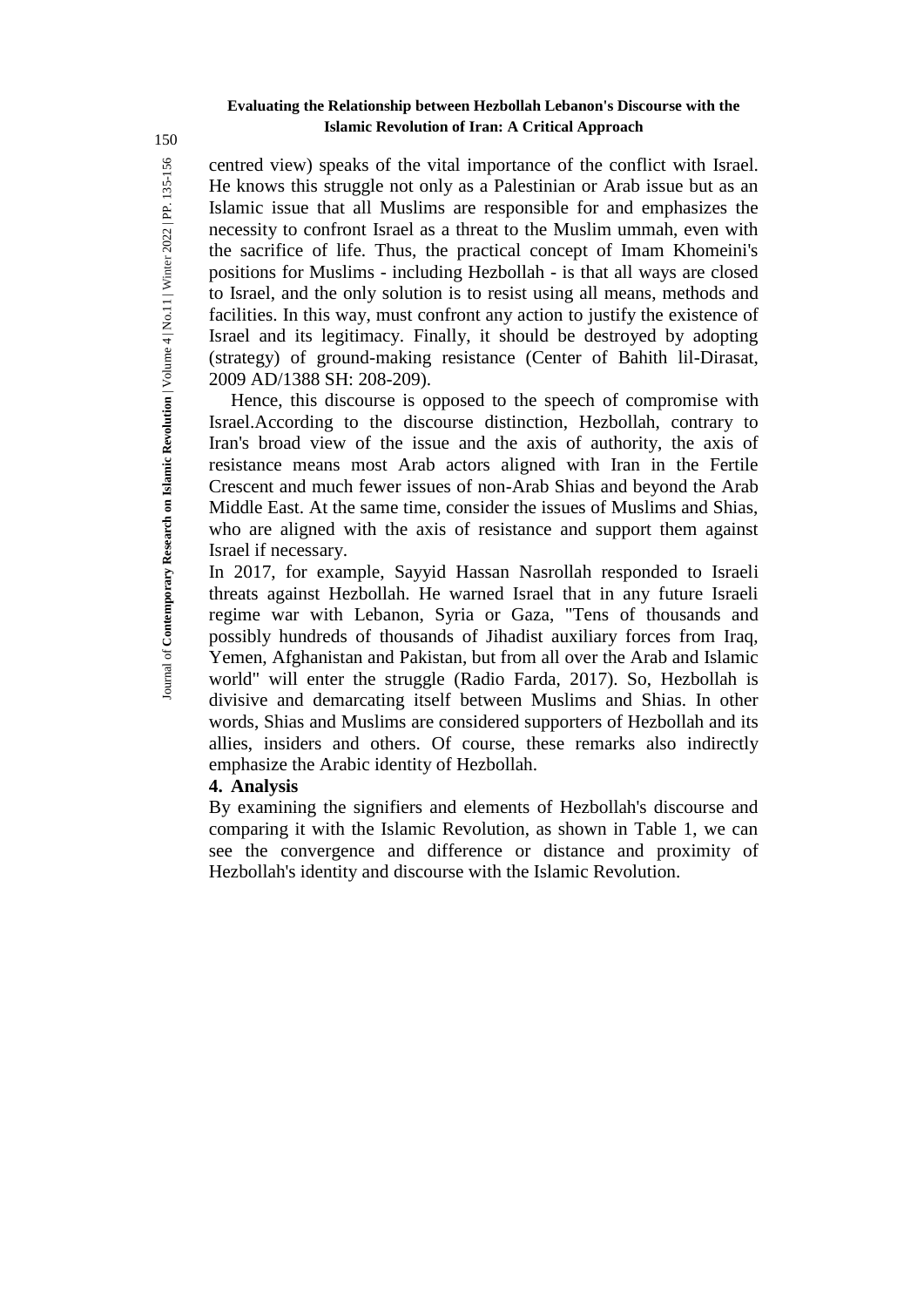**Lebanon to the Islamic Revolution of Iran discourse regarding the discursive, identity and structure**

|                                                                   |                                                                                                                                                                                                                                                                                                                                             |                                                                                                              | Table 1. The convergence, difference, distance and proximity of Hezbollah in<br>Lebanon to the Islamic Revolution of Iran discourse regarding the discursive, |
|-------------------------------------------------------------------|---------------------------------------------------------------------------------------------------------------------------------------------------------------------------------------------------------------------------------------------------------------------------------------------------------------------------------------------|--------------------------------------------------------------------------------------------------------------|---------------------------------------------------------------------------------------------------------------------------------------------------------------|
|                                                                   |                                                                                                                                                                                                                                                                                                                                             | identity and structure                                                                                       |                                                                                                                                                               |
| Convergence/difference                                            | Islamic<br>Revolution/Islamic<br>Republic of Iran                                                                                                                                                                                                                                                                                           | Convergence<br>(proximity)<br>Hezbollah                                                                      | Difference<br>(distance)/<br>Hezbollah                                                                                                                        |
| The nature, type of<br>discourse and scope of<br>coverage/mission | Cultural/Government,<br>Global Discourse<br>National and global                                                                                                                                                                                                                                                                             | Cultural                                                                                                     | The nature of the movement<br>and guerilla and paramilitary<br>group<br>Guerrilla-national-regional<br>discourse                                              |
| Ideology                                                          | Political Shia Islam                                                                                                                                                                                                                                                                                                                        | Political Shia Islam                                                                                         |                                                                                                                                                               |
| Issuance of Revolution<br>(type of publication and<br>expansion)  | Cultural                                                                                                                                                                                                                                                                                                                                    | cultural                                                                                                     | Cultural and military / with the<br>support of Iran                                                                                                           |
| The<br>of<br>extent<br>independence                               | With political-military<br>independence<br>(independence to<br>the<br>West and the East) and<br>autonomy                                                                                                                                                                                                                                    |                                                                                                              | - Relying on and dependent on<br>Iran's political-military<br>and<br>financial support<br>- Lack of political, military and<br>ideological autonomy from Iran |
| anti-Arrogance                                                    | anti-Arrogance<br>(with<br>emphasis<br>on<br>some<br>Western countries such<br>as the United States,<br>Britain,<br>France,<br>Germany)<br>Using all instruments<br>(political,<br>military,<br>economic,<br>cultural,<br>media) to confront the<br><b>United States</b>                                                                    |                                                                                                              | Emphasizing on America as a<br>manifestation of arrogance<br>- Using military, cultural and<br>political tools to confront<br>arrogance and the United States |
| Justice-seeking                                                   | A Fair approach at the<br>national, regional and<br>international levels                                                                                                                                                                                                                                                                    | governing the global<br>system<br>Supporting Islamic<br>resistance<br>movements                              | - Lack of legitimacy Efforts to establish justice at<br>of the unjust order the national and regional levels                                                  |
| Resistance<br>and<br>resistance pillar                            | - Fighting against Israel Fighting<br>and anti -Zionism, anti -<br>arrogance<br>confrontation with the<br>West<br>- Detailed definition of<br>the<br>resistance<br>pillar<br>(Arab<br>Middle<br>East.<br>Afghanistan and even<br>outside the region such<br>as Venezuela)<br>-Emphasizing extended<br>multidimensional<br>and<br>resistance | Israel<br>and<br>anti-<br>and Zionism,<br>anti-<br>arrogance<br>and<br>confrontation<br>the West             | against - Narrow definition of the<br>resistance pillar (geographical<br>area of the Fertile crescent)<br>- More emphasis on military<br>with resistance      |
| Identity                                                          | Islamic, Revolutionary                                                                                                                                                                                                                                                                                                                      | Islamic,<br>Revolutionary                                                                                    | Islamic-Shia, Arabic, Lebanese                                                                                                                                |
| Vilayat-e Faqih                                                   | Fair and scholar Valy-e<br>Faqih                                                                                                                                                                                                                                                                                                            | Accepting Velayat-e<br>Faqih, its leadership<br>and believing in it in<br>the arena of action<br>and opinion | Emphasizing being a Quraysh<br>and an Arab Valy-e Faqih                                                                                                       |
| Islamic Ummah                                                     | Paying attention to all<br>Muslims<br>problems<br>regardless of religion<br>and language                                                                                                                                                                                                                                                    |                                                                                                              | Special attention to the Shias<br>problems and Muslims alike<br>(insiders) and Arabs                                                                          |
| Opposite<br>discourses<br>(Anti-discourse)                        | Liberal<br>Democracy,<br>Salafi-Takfiri<br>and<br>Ekhvani                                                                                                                                                                                                                                                                                   | Liberal Democracy,<br>Salafi-Takfiri<br>and<br>Ekhvani                                                       |                                                                                                                                                               |
|                                                                   | $\sim$                                                                                                                                                                                                                                                                                                                                      |                                                                                                              |                                                                                                                                                               |

(Source: Authors)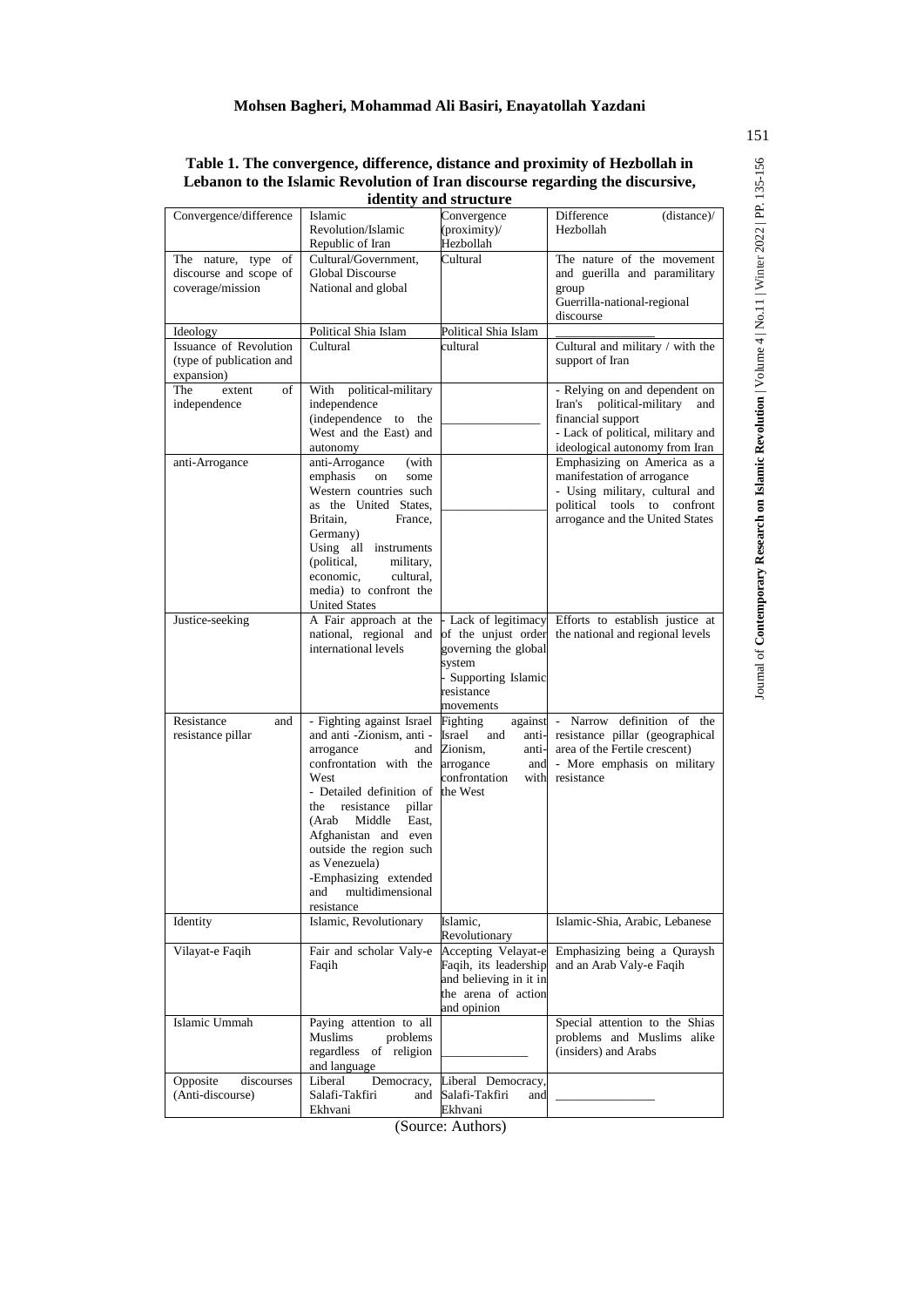# **Conclusion**

The Islamic Revolution discourse has sub-discourses inside and outside Iran as a macro discourse. Hezbollah in Lebanon is the superficial level manifestation. Regarding the identity and the Islamic Revolution effects on the Hezbollah identity, this Revolution has influenced forming Islamic and revolutionary identity of Hezbollah. Evaluating the distance and closeness of these two discourses shows similarities between Hezbollah and the Islamic Revolution in many aspects of identity and semantics, and of course, in some signifiers and signifieds.

Hezbollah has adopted signifiers and concepts such as political Islam, Velayat-e Faqih, ummah-oriented, justice-seeking, nationalism, antiarrogance, fighting Israel and Zionism, and revolutionary identity from the Islamic Revolution discourse. It also has attributed some of its signifieds to it. In other words, although there is much convergence between these discourses, there are some discourse and identity differences. For example, while there are similarities between the two discourses regarding nationalism, there is a signified difference between them.

Although Hezbollah believes in nationalism, it has not to discourse independence regarding its movement nature, special political, social, and religious conditions in Lebanon and the region, and its reliance on Iranian support and ideological affiliation with the Islamic Revolution. It does not have complete military security, political and economic autonomy and independence from Iran. According to the sign of resistance, which has become a discourse on a larger scale, in the speech of the Revolution, resistance is broad and includes various dimensions. Still, considering Hezbollah, it has more military and political dimensions.

Regarding the resistance manifestations, the Islamic Revolution has a macro view. Hezbollah emphasizes the resistance against Zionism and the United States and its allies in the Arab region. From a justice-seeking perspective, the Revolution discourse has a broader idea (at the national, regional, and international levels), and Hezbollah has a more general view in Lebanon and the region. Regarding the Ummah-oriented component, the attitude of the revolutionary discourse emphasizes the Islamic Ummah, Hezbollah the Islamic-Arab and the Islamic-Shia Ummah. Also, it emphasizes the Arab, Lebanese identity and Arab unity. Regarding regional issues, Hezbollah's discourse view of the necessity of being a movement and being Lebanese and Arab has a narrower view of the Islamic Revolution and the Islamic Republic of Iran as a system derived from it. Of course, referring to the differences between the two discourses does not mean distancing Hezbollah from the Islamic Revolution and the Islamic Republic of Iran. Because, as explained in this study, Hezbollah undoubtedly has the closest discourse to the Islamic Revolution from a discursive point of view. It also has a similar strategic position with the Islamic Republic of Iran. Therefore, the comparison of

152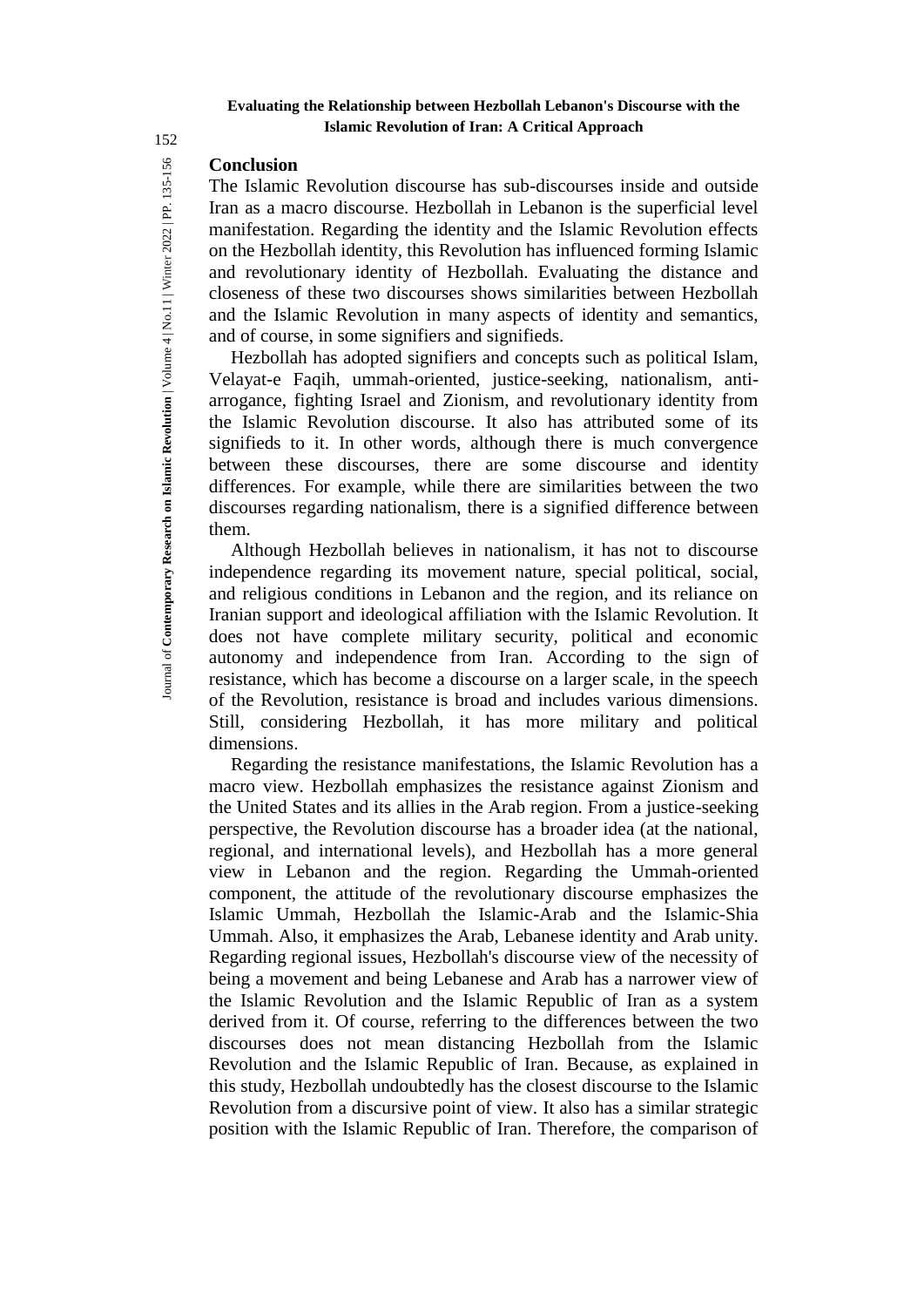Hezbollah's discourse with the Islamic Revolution aimed to pathology<br>
ties between end strengthened the doctrinal, ideological and strategic<br>
ties between the Islamic Republic of Iran and Hezbollah as members of<br>
the resi this discourse and strengthened the doctrinal, ideological and strategic ties between the Islamic Republic of Iran and Hezbollah as members of the resistance. It prevents any abuse by the enemies of the revolutionary discourse. Liberal Democracy, Salafi-Takfiri, and even the Ekhvani are considered discourses against the Islamic Revolution discourse and Hezbollah, which seeks to dominate and hegemony their desired signifiers in the semantic system.

# **References**

Holy Quran

- Akbarzadeh, S. (2016 AD/1395 SH). "Why Does Iran Need Hezbollah?" *The Muslim World*. Vol. 106, no. 1, pp. 127-140.
- Alagha, J. (2011 AD/1390 SH**).** *Hezbollah's Identity Construction.* Amsterdam: Amsterdam University Press.
- Asadollahi, M. (2000 AD/1379 SH). *From Resistance to Victory*. Tehran: Andisheh Sazan-e Noor Institute.
- Asadollahi, M. (2003 AD/1382 SH). *Lebanese Hezbollah Movement; Past and Present*. Tehran: Institute for Strategic Studies.
- Azani, E. (2009 AD/1388 SH). *Hezbollah: The Story of the Party of God - From Revolution to Institutionalization*. New York: Macmilan.
- Center of Bahith Lil Dirasat. (2009 AD/1388 SH). *History of Shia Parties in Lebanon (from the Sixth Century to the End of 1982)*. (Asghari, J. Trans). Tehran: Institute of Andisheh Sazan-e Noor Studies.
- Dabiri Mehr, A. (2013 AD/1392 SH). *Cultural Components of the Islamic Resistance Discourse in the Middle East*. Tehran: Research, Culture, Art and Communication Publications.
- Deeb, M. (1988 AD/1367 SH). "Shia Movements in Lebanon: Their Formation, Ideology, Social Basis, and Links with Iran and Syria." *Third World Quarterly*. Vol. 10, no. 2, pp. 683-689.
- Dehghani Firouzabadi, S. J; Vahabpour, P. (2013 AD/1392 SH). *Ontological Security in the Islamic Republic Of Iran's Foreign Policy*. Tehran: Research Institute of Strategic Studies.

153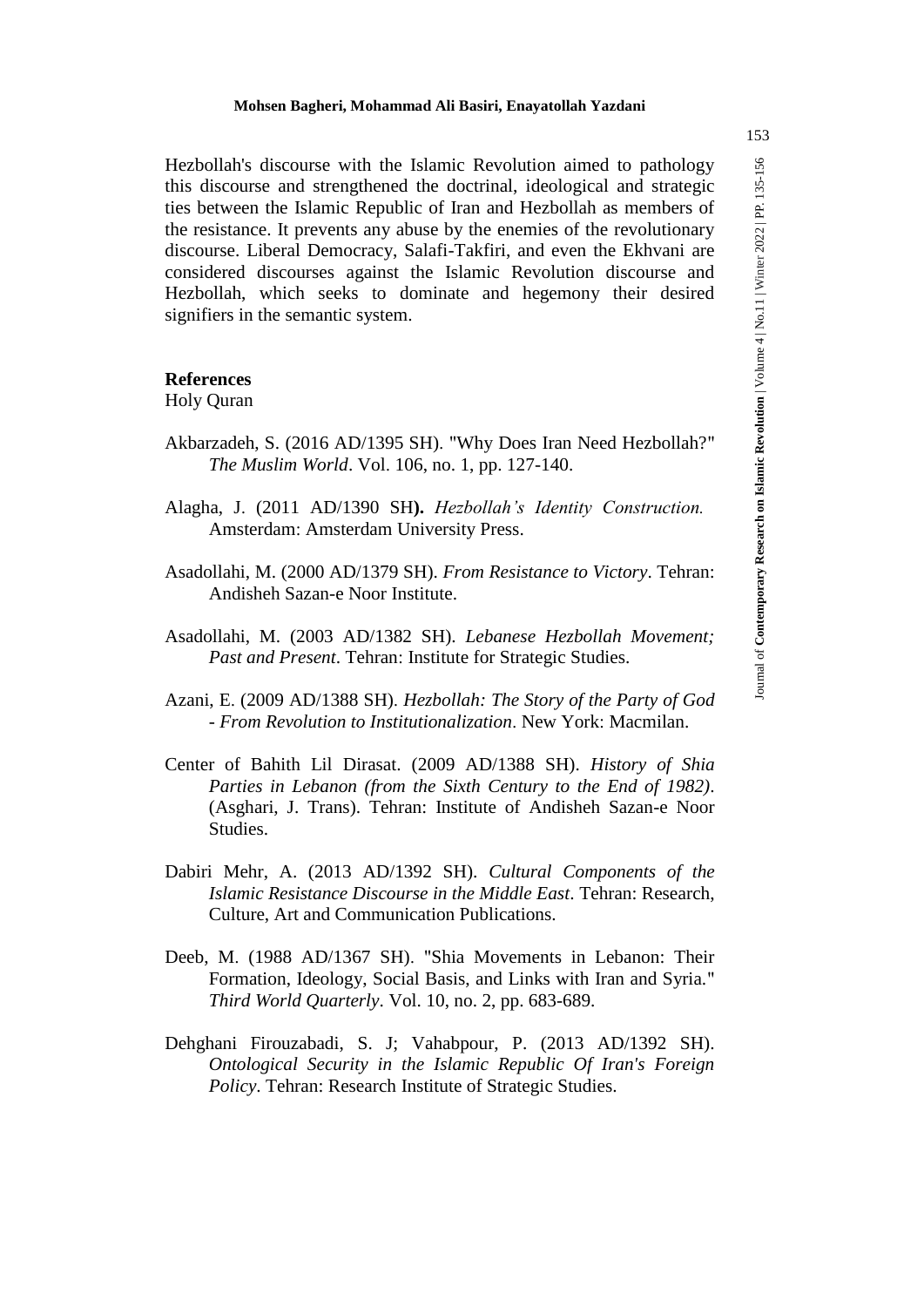Fakt, L. R. (2009 AD/1388 SH). "Jordan, Syria, Lebanon." (Faath. S). *Anti-Americanism in the Islamic World*. (Kolahy. S; Taghizadeh, A. Trans). Tehran: Institute of Islamic Culture and Thought.

- Haghighat, S; Hosseinizadeh, S. M. A. (2008 AD/1387 SH). "Discourse." (Manouchehri, A). *Approach and Method in Political Science*. Tehran: Samt Publications.
- Haghighat, S; Jeddi, H. (2013 AD/1392 SH). "Shiism, Fundamentalism and Political Islam." *Quarterly Journal of Political Islam*. No. 1. Retrieved from April 16, 2019, from http://www.shaghighat.ir/articles.
- Hajjar, S. (2012 AD/1391 SH). "The Expansion of Hezbollah." *Hezbollah Lebanon; Politics, Power and Authority*. (Mousavi, S. H; Ghahramanpour, A. Trans). Tehran: Research Institute for Strategic Studies.
- Harzan, Y. (2011 AD/1390 SH). "Shias in Lebanon: from the Margins to the Center." *Hezbollah Lebanon; Politics, Power and Authority.*  (Mousavi, S. H; Ghahramanpour, A. Trans). Tehran: Research Institute for Strategic Studies.
- Javan, M; Khosroshiri, A. (2009 AD/1388 SH). "Iran after the Islamic Revolution and Hezbollah in Lebanon: Impacts and Consequences." *Quarterly Journal of Basij Studies*. Vol. 12, no. 42, pp. 93-128.
- Kasraei, M. S; Poozesh Shirazi, A. (2009 AD/1388 SH). "Laclau and Mouffe Theory of Discourse is an Effective Tool in Understanding and Explaining Political Phenomena." *Quarterly Journal of Politics*. Vol. 39, no. 3, pp. 360-339.
- Khomeini, R. (1999 AD/1378 SH). *Sahifa Imam*. Vol. 12. Tehran: Imam Khomeini Publishing House.

ـــــــــــــــــــــــــ.) 1999 AD/1378 SH). *Sahifa Imam*. Vol. 4. Tehran: Imam Khomeini Publishing House.

ـــــــــــــــــــــــــ.) 1999 AD/1378 SH). *Sahifa Imam*. Vol. 20. Tehran: Imam Khomeini Publishing House.

ـــــــــــــــــــــــــ.) 2013 AD/1392 SH). *Ethnicity, Nationality and Transnational Thought from Imam Khomeini*. Tehran: Imam Khomeini Publishing House.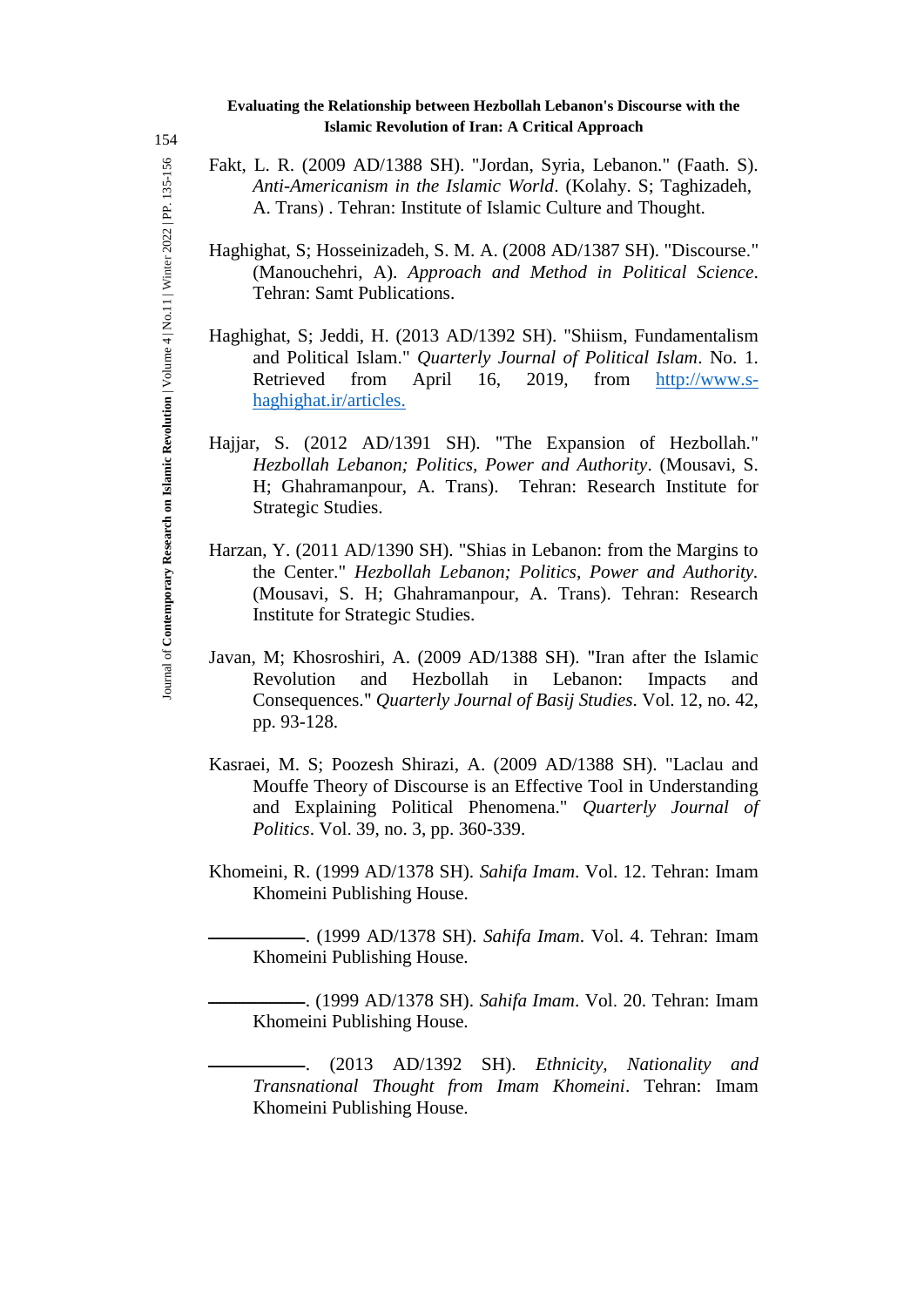- Discourse Analysis Theory and Its Critique". *Quarterly Journal of Socio-Cultural Knowledge*. Vol. 2, no. 2, pp. 91-124.
- Moghaddami, M. T. (2011 AD/1390 SH). "Theory of Laclau and Mouffe<br>
Discourse Analysis Theory and Its Critique". Quarterly Journal of<br>
Secio-Cultural Knowledge. Vol. 2, no. 2, pp. 91-124.<br>
Moshirzadah, H. (2006 AD/1385 SH) Moshirzadeh, H. (2006 AD/1385 SH). "Analysis of the Foreign Policy of the Islamic Republic of Iran from the Perspective of Structuralism." *A Look at the Foreign Policy of the Islamic Republic of Iran*. (Mosaffa, N; Norouzi, H). Tehran: Office of International Studies, Ministry of Foreign Affairs.
	- (2018 AD/1397 SH). "From the Discourse of the Islamic Revolution to the Foreign Policy Discourse of the Islamic Republic." *Foreign Policy Quarterly*. Vol. 32, no. 4, pp. 43-64.
- Nasrollah, S. H. (August 15, 2020). "Nasrollah: Trump Needed an Agreement Between Abu Dhabi and the Zionist Regime." Islamic Republic News Agency, Retrieved October 28, 2021, from https://www.irna.ir/news/83907282.
	- -- (July 11, 2015). "Nasrollah: al-Vilayat al-Muttahidah Satabqi al-Shaytan al-Akbar qabl al-Ittifaq al-Navavi va Ba'adahu va al-Duval allati Aminnat al-Ta'zimah "al-Dawlah al-Islamiyyah bada'at tadfa al-Thaman, Rai Al-Youm. " Retrieved July 13, 2020, from https://www.raialyoum.com/%D9%86%.

— (November 8, 2010). "Nasrollah: There Is no such Thing as Persian Civilization in Iran." Aftab website. Retrieved April 16, 2019, from https://aftabnews.ir/fa/news/112980.

- Nozari, H; Karimi, A. (2012 AD/1391 SH). "Discourse Analysis of Changing Meanings of Development after the Islamic Revolution in Iran." *Sociological Review (Social Science Letter)*. Vol. 19, no. 1, pp. 57-78.
- Qasim, N. (2004 AD/1383 SH). *Hezbollah Lebanon; Policy, It's Past and Future*. Tehran: Ettelaat Publications.
- Radio Farda. (June 24, 2017/Tir 3, 1396). "Nasrollah: Hundreds of Thousands of Arabs and Muslims Are Ready in Case of Israeli Attack." Radio Farda. Retrieved October 15, 2021, from https://www.radiofarda.com/a/f12-nasrallah -warns-israel / 28576880.html.
- Soltani, S.A.A. (2004 AD/1383 SH). "Discourse Analysis as Theory and Method." *Political Science Quarterly*. Vol. 4, no. 28, pp. 153-180.